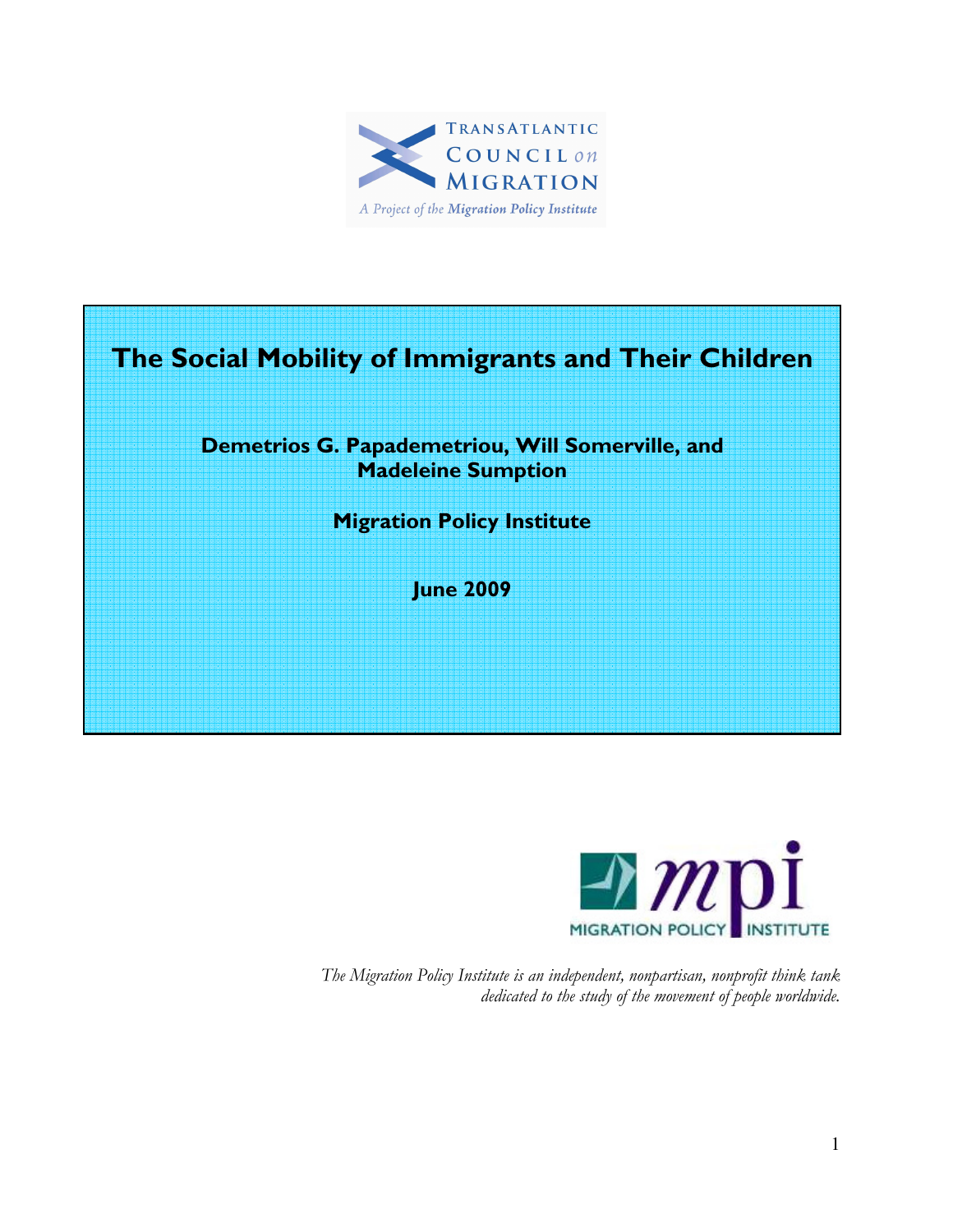# Executive Summary

Social mobility is central to immigrant integration. Since first-generation immigrants in Europe and North America typically experience downward mobility when they migrate, they are overrepresented in low-skilled or low-earning jobs, in many cases despite high levels of education. With upward social mobility, however, immigrants can break out of their position at the bottom of the labor market – bringing strong social and economic benefits for both immigrant families and their communities.

Immigrants' initial downward mobility is largely attributed to four factors: language barriers, differences in educational attainment, difficulties obtaining recognition for credentials and experience gained abroad, and problems accessing opportunities through social networks and other recruitment channels. Many of these obstacles can be overcome with time. However, analysts disagree on the speed and degree of labor market integration among the first generation, specifically, whether immigrants can make rapid gains in wages and employment rates and whether they are able to catch up with their native counterparts during their lifetimes. What is clear is that substantial differences exist between different groups, categorized by ethnicity or by country of origin. Some – such as Asians in the United States – eventually outperform native workers; while others – such as Moroccans in the Netherlands – show little sign of convergence with their native counterparts.

The second generation – which in many countries represents a rapidly growing segment of the population – improves substantially on its parents' generation. This improvement occurs despite a number of obstacles to labor market and educational success, including low parental incomes, language barriers, residential segregation, difficulties accessing services, and discrimination. This improvement is insufficient, however, to allow all groups to catch up with the children of natives. In many countries, the second generation still performs worse in the labor market *on average*, and even in countries such as the United States, where it currently outperforms native workers, there is evidence of a downward trajectory. In many countries, second-generation children do not achieve the same levels of education as their non-immigrant peers, and this shortfall is partially responsible for differences in labor market performance.

Again, differences exist by ethnic background or parents' country of origin, with immigrant groups that perform well in the first generation also tending to perform well in the second. This correlation between parents' and children's success means that the importance of selecting immigrants carefully extends well beyond the first generation. It also means that investments in first-generation immigrants are likely to have benefits for their children.

Policy interventions should not focus exclusively on selection, however. Changes to the *conditions* of immigration – including the possibility for permanent residence which incentivizes integration – can also bring benefits. Finally, a range of educational interventions, from early education through school-age measures and the transition to the labor market (combined with policies to facilitate language acquisition at all stages) have strong potential to provide long-lasting benefits to a secondgeneration population that is predominantly young.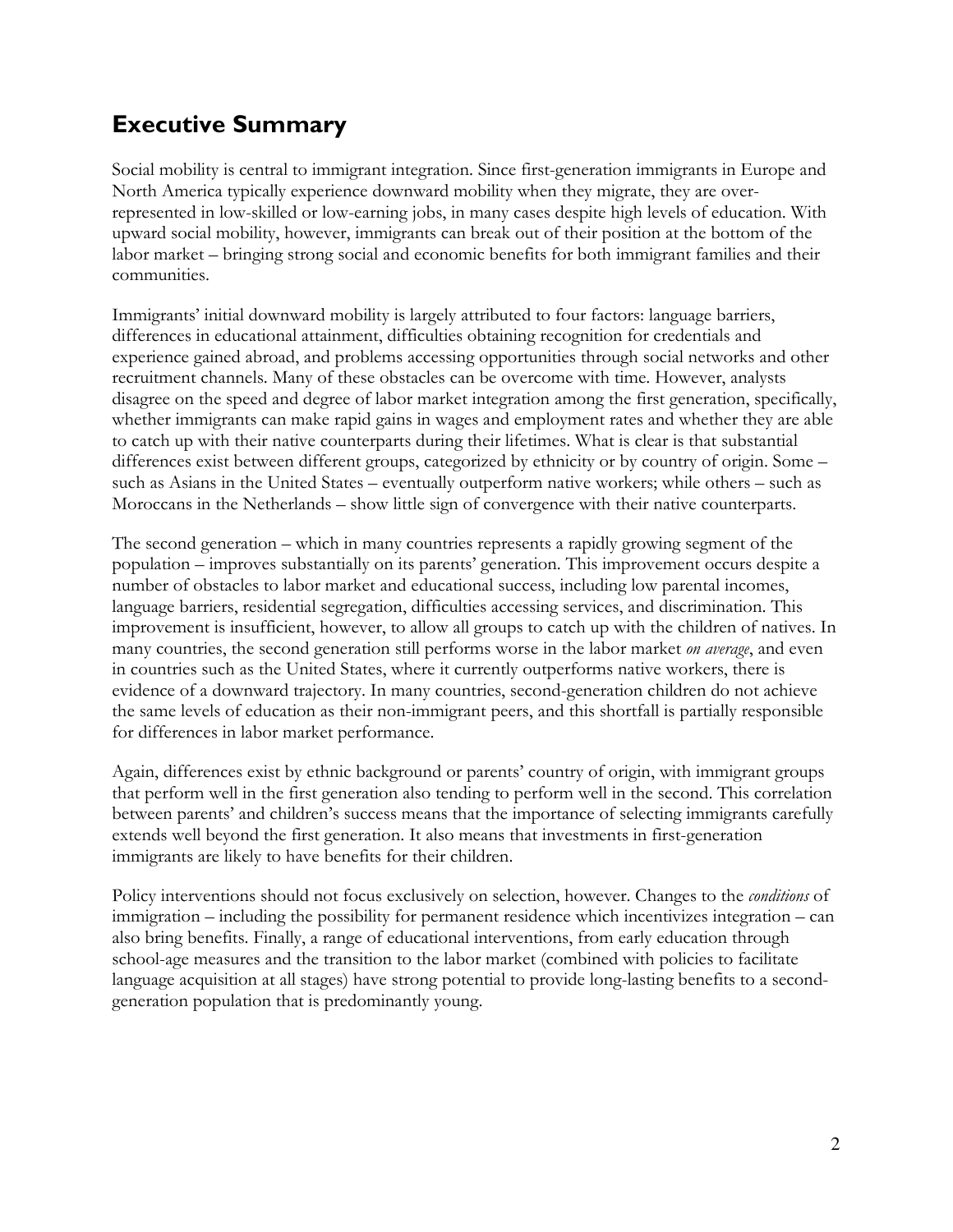## Introduction

#### **Definitions**

- First-generation immigrants—foreign-born persons who have immigrated to the host country and did not have that country's citizenship at birth.
- **Second-generation immigrants—those** *born in the host country* **to at least one** parent who is foreign-born (i.e. who is a first generation immigrant).
- Children of immigrants—(also described as children in immigrant families) are those with at least one foreign-born parent. This group includes both foreign-born children under 18 and those born in the host country.
- Non-immigrant peers—those born in the host country whose two parents were also born in the host country. Also referred to as children of native-born parents. This group includes the third and higher generations.

Social mobility is not a neatly defined concept, but it is widely recognized as an important one. In the words of the historian C. L. R. James "it is not quality of goods and utility that matter, but movement; not where you are or what you have, but where you come from, where you are going, and the rate at which you are getting there."<sup>1</sup> From an economic perspective, one can define social mobility with two main questions: how easily do individuals move up the occupational ladder, to access jobs in line with their potential? And how well do children and young adults fare, regardless of their parents' background?

Both types of social mobility are central to immigrant integration. In industrialized, immigrantreceiving countries, first-generation immigrants (and especially recent immigrants) tend to be overrepresented in low-skilled, low-earning jobs – in many cases despite high levels of education. Whether they remain confined to these jobs at the "bottom of the ladder" matters. It affects social cohesion, since integration and assimilation are difficult when immigrants are marginalized in the labor market. And it affects economic performance, since individuals who can invest in their human capital and use their skills productively are able to contribute more to the economy. As for the children of immigrants, the argument is even more compelling: fairness and social cohesion dictate that children born in the host country should not suffer simply because their parents were born abroad. The performance of immigrants' children is also important because it has implications for the way that we assess the costs and benefits of immigration itself.

How successful is integration and immigrant social mobility in Europe and North America? Do first-generation immigrants improve on their initial low status in the labor market, perhaps reaching parity with native workers? And do their children have better opportunities than their parents, or equal opportunities to their non-immigrant peers?

In this paper, we discuss how immigrants and their children are faring according to these criteria in the immigrant-receiving countries of Europe and North America. We ask how immigrants fare

 $\overline{a}$ <sup>1</sup> C. L. R. James, *Beyond a Boundary* (London: Stanley Paul and Company, 1963).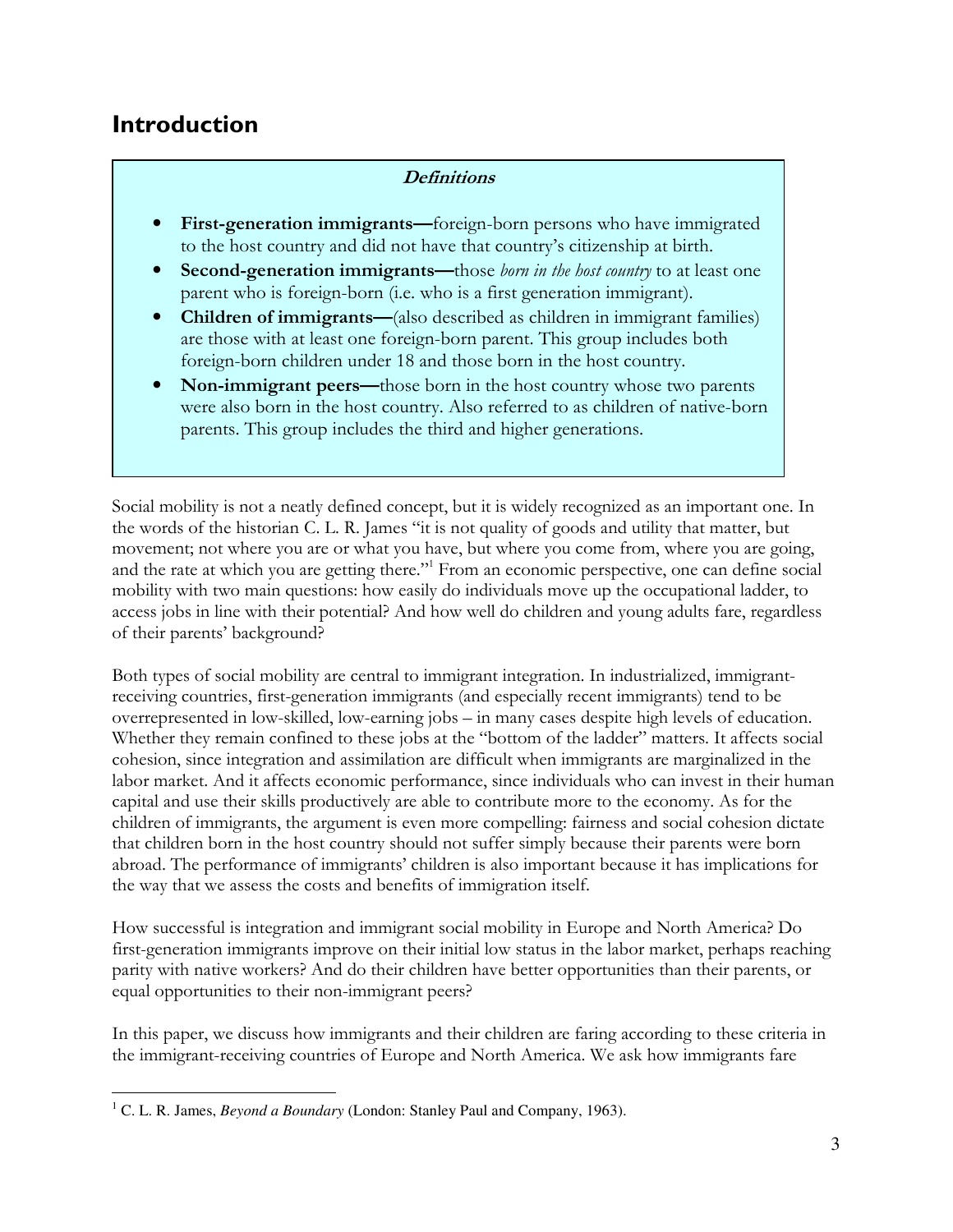when they arrive in a host country, and how their economic performance changes over time.<sup>2</sup> We consider how immigrants' native-born children perform at school and in the labor market, relative to their parents and to their non-immigrant peers. Finally, we examine how these trends are changing over time, and what policymakers can do to improve integration and social mobility.

Note that a great deal of heterogeneity exists among countries, and comparative analysis is difficult due to data constraints and differing methodologies in the numerous studies that address immigrants' social mobility. Further, substantive differences in a country's social and economic environment as well as the composition of its immigration flows mean that integration is expected to differ greatly by nation. However, some broad trends and policy parameters can be identified, and we outline them in this paper.

# The Social Mobility of First-Generation Immigrants

Economic migrants who move to immigrant-receiving countries in Europe and North America typically experience large gains in income.<sup>3</sup> However, if we instead consider occupational status or their relative position in the earnings scale compared to native workers, many immigrants experience significant downward mobility at the point of migration. They become more likely to work in lowskilled occupations, and in many cases they have lower employment rates and experience higher unemployment than natives.<sup>4</sup>

Several factors contribute to this downward mobility. First, many immigrants come with either low education levels, or with education and experience that is not relevant to the host-country labor market (and that local employers, therefore, do not demand). Second, many do not possess sufficient language skills to perform jobs equivalent to their last occupation in the source country. These immigrants must, therefore, move down the occupational ladder to jobs that require less communication. Both of these factors reflect genuine differences in the extent to which migrants' human capital is valued in the labor market.

Other reasons for downward mobility are more akin to market failures, however. First, immigrants can find it difficult to obtain recognition for relevant credentials or experience that local employers do not know how to interpret. Second, many lack sufficient knowledge of the local labor market, or social networks capable of providing access to employment at their skill level (this is particularly important in countries where large proportions of jobs are filled through informal recruitment). Finally, discrimination against racial minorities or those with an immigrant background can play a role.

 $\overline{a}$  $2$  There are several ways to measure labor market performance, the most common of which are earnings, employment rates, and unemployment rates. Note that while these three primary measures are complementary, they can produce conflicting conclusions (for example, a group might earn more than native workers if employed, but have lower employment rates).

 $3$  According to one estimate, a Mexican immigrant to the US can expect to receive a return of seven times his/her wages for the same work. See Mark Rosenzweig, "Global Wage Differences and International Student Flows", in *Brookings Trade Forum*, ed. Susan M. Collins and Carol Graham, (Washington, DC: Brookings Institution Press, 2006), pp 57–96.

<sup>4</sup> Organization for Economic Cooperation and Development, *Jobs For Immigrants. Volume 2*.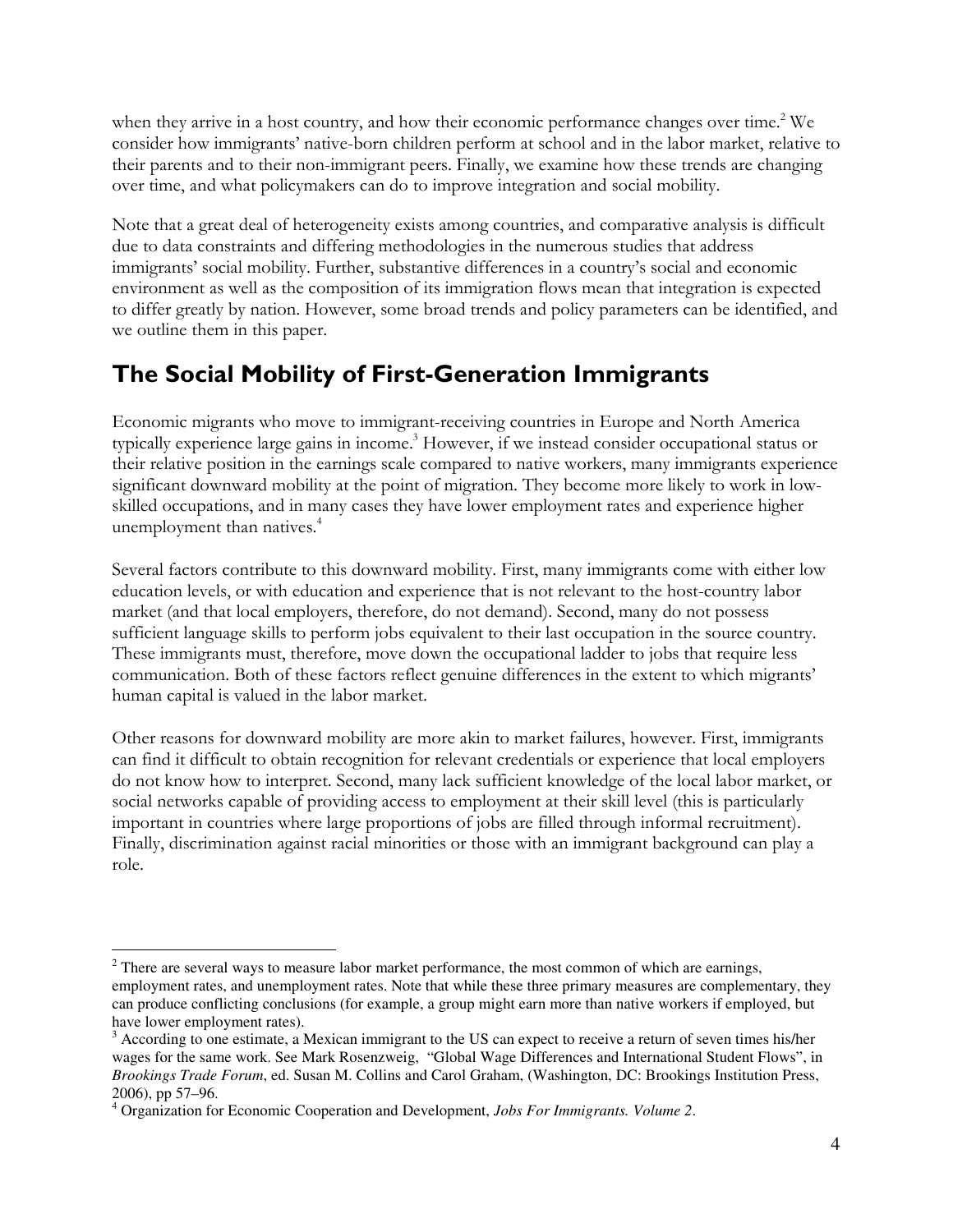The trend of downward mobility on arrival is strongest for humanitarian migrants, and to a lesser extent family migrants, whose decision to move is strongly motivated by non-economic concerns. High-skilled immigrants are the second-most likely to downgrade occupation in the host country, since the problems of language barriers and the non-recognition of credentials are more acute for the highly skilled. In Germany, for example, highly skilled immigrant men are 8.6 percentage points less likely to be employed than highly skilled natives; but low-skilled immigrant men are 14 percentage points *more* likely to be employed than their native counterparts.<sup>5</sup> Similar, though less dramatic, differences between low and highly skilled groups are seen in France, Denmark, and the Netherlands.

With time, immigrants are expected to integrate into the host-country labor market, acquiring locally relevant human capital (including education, work experience, and language proficiency). Does this mean that they are able to "catch up" with natives? According to the classic model of economic assimilation, immigrants start from a lower base than native workers, but experience faster improvement, enabling their labor market outcomes to converge.<sup>6</sup> The extent to which this occurs, however, is disputed. And recent studies are increasingly finding that immigrants' earnings do not reach parity with those of natives during their lifetimes. On the other hand, segmented assimilation theory argues that even over several generations, not all immigrant groups will integrate fully to become "indistinguishable" from natives. While some groups experience upward mobility (in some cases overtaking natives), others are thought to assimilate "downwards," coming to resemble other disadvantaged (urban) groups in the host country and forming a "rainbow underclass."<sup>7</sup>

Considerable uncertainty remains as to the true extent of assimilation, especially in countries with no longitudinal data (see Box 1). Throughout this paper, we present a range of estimates drawn from numerous studies conducted across Europe and North America. A note of caution is required: the estimates are not typically comparable with one another. Studies differ in the outcome they measure – employment rates, unemployment rates, or earnings. They also control for different characteristics (such as age or education), giving their results different interpretations. And, of course, the availability of the underlying data determines the accuracy with which researchers can measure immigrants' labor market outcomes.

## The Evidence on the First Generation's Upward Mobility

Immigrants' labor market performance is thought to improve fast enough to reach parity with natives in some countries. For example, one estimate for the United States suggests that it takes about ten years for immigrants' employment rates to reach parity with those of natives with similar education levels and age;<sup>8</sup> while a study from the United Kingdom (using a different measurement

 $\overline{a}$ 5 Organization for Economic Cooperation and Development, *Jobs For Immigrants. Volume 2.* 

<sup>&</sup>lt;sup>6</sup> Barry Chiswick, "The Effect of Americanization on the Earnings of Foreign-born

Men," *Journal of Political Economy*, 86, no. 5 (1978): 897-921.

<sup>7</sup> Alejandro Portes and Ruben Rumbaut, *Legacies: The Story of the Immigrant Second Generation* (Berkeley: University of California Press, 2001); Susan Brown and Frank Bean, "Assimilation Models, Old and New: Explaining a Long-Term Process", *Migration Information Source,* October 2006, http://www.migrationinformation.org/Feature/display.cfm?ID=442 .

<sup>&</sup>lt;sup>8</sup> Barry Chiswick, Yinon Cohen and Tzippi Zach, "The Labor Market Status of Immigrants: Effects of the Unemployment Rate at Arrival and Duration of Residence" *Industrial and Labor Relations Review*, 50, no. 2 (1997): 289-303.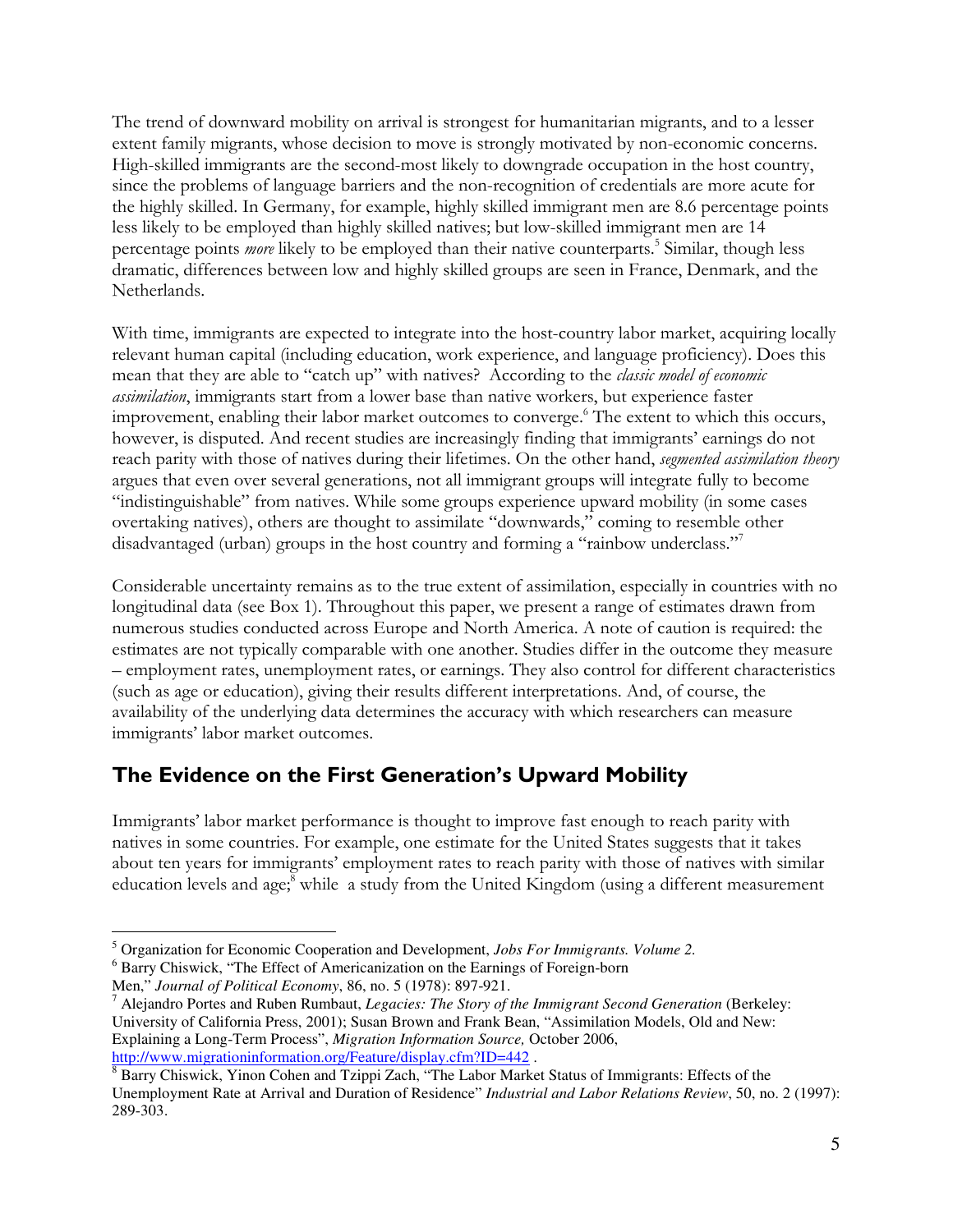method) finds that it can take up to forty years.<sup>9</sup> Estimates for earnings convergence in Canada have ranged from ten to 30 years.<sup>10</sup> In Germany, the Organization for Economic Cooperation and Development (OECD) has estimated that immigrants' employment rates should converge with those of natives after about 13 years, extrapolating from differences in the labor market outcomes of recently arrived immigrants compared to those with longer residence in the host country. (Since methodologies differ, these estimates should not be stringently compared across countries. The OECD estimates, in particular, use cross-sectional data that could be affected by the changing composition of incoming immigrants. See Box 1).

In many countries, however, convergence is slow and incomplete. In the Netherlands, for example, relatively rapid initial improvements in immigrants' employment rates level off after the first few years. Similarly, in Denmark, substantial convergence is observed in the first few years after arrival, but then it comes to a halt, with little improvement after eight to ten years.<sup>11</sup> Longitudinal data from Sweden for the 1970 to 1997 period suggests that limited wage gains occurred over the first five years, but that immigrants did not catch up with natives over the period of study.<sup>12</sup> (An OECD) estimate, using non-longitudinal data, finds that that immigrants in Sweden catch up within 25 years).<sup>13</sup> Finally, a study on Italy indicates that the differential between immigrants and natives actually increases over time, with natives making faster gains – a finding that is attributed to immigrants' overrepresentation in seasonal and unstable, low-skilled jobs where the return to labor market experience is low, as well as the presence of a substantial unauthorized population for which upward mobility is very difficult.<sup>14</sup>

## How Does the Speed and Extent of Assimilation Vary by Group?

Not all immigrants experience the same rate of labor market assimilation. Some are much more likely than others to catch up with natives. Typically, those who start from a higher base at the time of arrival (for example because they come from wealthy source countries or because they entered the country through employment-based, rather than humanitarian or family channels) have higher chances of achieving parity with natives, even if the improvement in labor market outcomes is faster for the groups that initially perform less well.

The rate of assimilation often has an ethnic character. For example, Asians in the United States and Indians in the United Kingdom typically outperform native workers.<sup>15</sup> On the other hand, other

<sup>&</sup>lt;sup>9</sup> Paul Frijters, Michael Shields and Stephen Wheatley Price, "Job Search Methods and their Success: A Comparison of Immigrants and Natives in the UK" *The Economic Journal*, 115, no. 507 (2005): F359-F376.

<sup>10</sup> Derek Hum and Wayne Simpson, "Economic Integration of Immigrants to Canada: A Short Survey" *Canadian Journal of Urban Research*, 13, no. 1 (2004): 46-61.

<sup>&</sup>lt;sup>11</sup> Organization for Economic Cooperation and Development, *Jobs For Immigrants. Volume* 2.

 $12$  The study in question controls for the effect of selective return migration, which sees less successful immigrants return home in greater numbers, hence increasing the average performance of those who remain. See Per-Anders Edin, Robert J. Lalonde and Olof. Aslund, "Emigration of Immigrants and Measures of Immigrant Assimilation: evidence from Sweden", University of Chicago Harris School Working Paper Series No. 00:20, 2000.

<sup>13</sup> Organization for Economic Cooperation and Development, *Jobs For Immigrants. Volume 1*.

<sup>14</sup> Alessandra Venturini and Claudia Villosio, "Labour-market assimilation of foreign workers in Italy", *Oxford Review of Economic Policy,* 24, no. 3 (2008): 517-541.

<sup>&</sup>lt;sup>15</sup> For the United States, see Roger Waldinger and Renee Reichl, "Today's Second Generation: Getting Ahead or Falling Behind?" in *Securing the Future, US Immigrant Integration Policy, A Reader*, ed. Michael Fix (Washington,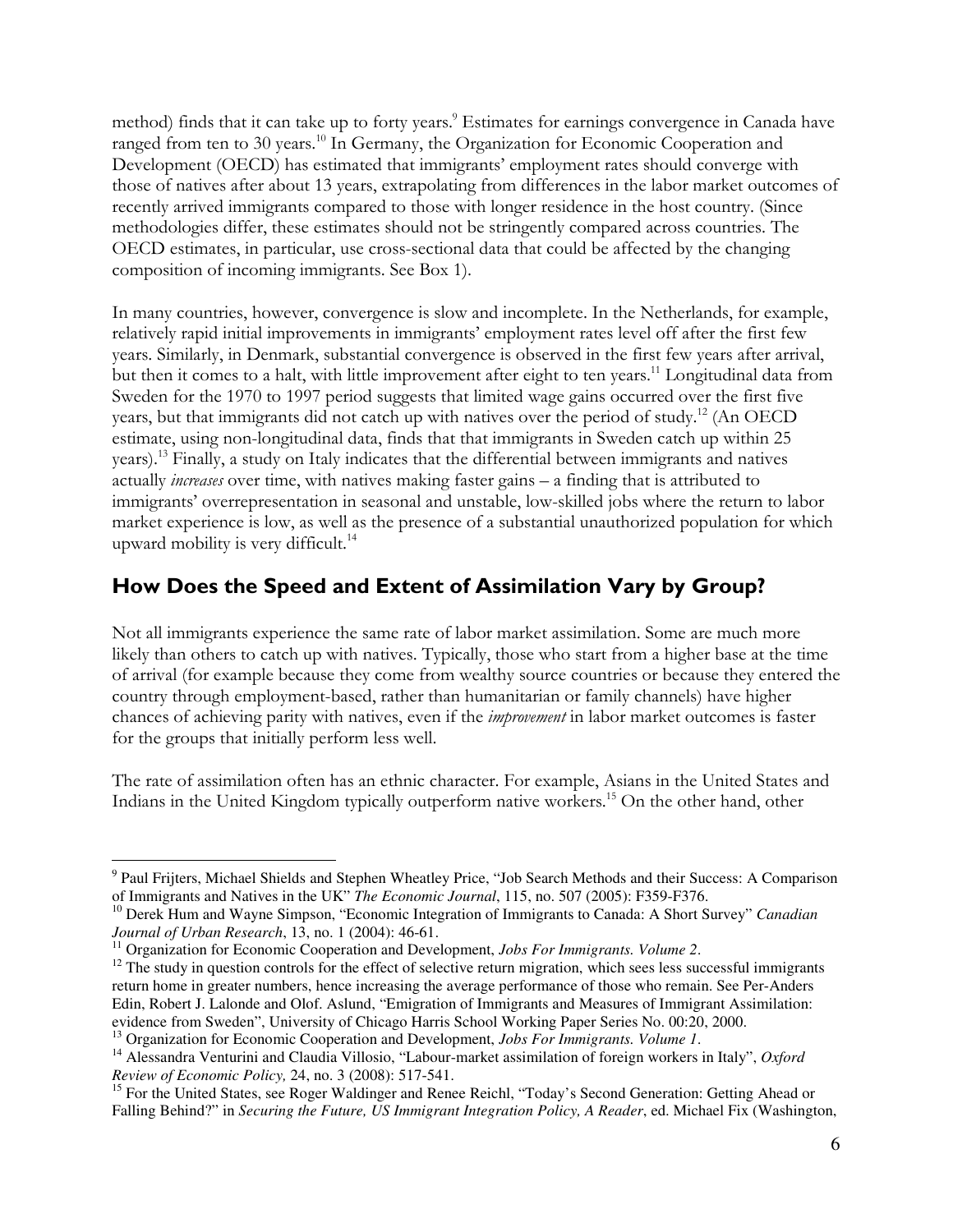ethnic groups fail to converge with natives, let alone outperform them. A 2001 UK study shows that immigrants' unemployment rates, on average, fell to a level similar to that of natives within ten to fifteen years. Non-white immigrants, however, fared worse, experiencing 40 percent unemployment upon arrival (double the rate of white immigrants). While their unemployment rates fell over time, they never converged with those of white natives.<sup>16</sup> In the United States, George Borjas finds that while the earnings of white, Asian, and Mexican workers grew rapidly with their duration of residence, black and Cuban workers' relative earnings did not increase at all and in fact may have deteriorated over the period of study, from 1970 to 1980 (moreover, the *relative* position of a given cohort of immigrants, compared to natives in the same age group whose wages were also growing over time, was small for all immigrant groups).<sup>17</sup> Similarly, a Canadian study finds that earnings do not converge for visible minority immigrant men.<sup>18</sup>

These findings are mirrored in a number of European countries, where immigrants from non-OECD countries integrate less easily than immigrants from OECD and particularly EU source countries. Turks in Germany, Middle Eastern and African immigrants in Sweden, North Africans in France, and Turks and Moroccans in the Netherlands all experience high initial unemployment rates and low employment probabilities that make it difficult to attain parity with natives during their lifetimes.

Differentials in economic integration also arise from an individual's reason for migrating, in addition to the immigrants' country of origin. Longitudinal data from the Netherlands, for example, shows that labor immigrants perform better, on average, than family or humanitarian entrants, as noted earlier. Among the 1997 cohort of new immigrants, for example, family and humanitarian migrants started from a very low base but made the most rapid improvements (this trend is particularly pronounced in the case of asylum entrants). However, they did not catch up with natives or labor immigrants over the period studied, and experienced employment rates of less than 40 percent after six years (compared to almost 70 percent for labor immigrants).<sup>19</sup>

Finally, age affects the speed and extent of assimilation. Immigrants who arrive when they are young integrate more successfully than their older counterparts – as one might expect given that these immigrants are likely to have greater opportunities to gain host-country relevant education and experience during formative years.<sup>20</sup> Indeed, the returns on host-country education appear to be higher than for education in the country of origin<sup>21</sup> – in part because employers tend to discount the value of qualifications achieved abroad.

DC: Migration Policy Institute, 2007). For the United Kingdom, see Lucinda Platt, "The Intergenerational Social Mobility of Minority Ethnic Groups" *Sociology* 39 no 1 (2005): 445-461.

<sup>16</sup> Stephen Wheatley Price, "The Unemployment Experience of Male Immigrants in England" *Applied Economics,*  33 no. 2 (2001): 201-215.

<sup>&</sup>lt;sup>17</sup> George Borjas, "Assimilation, Changes in Cohort Quality and the Earnings of Immigrants" *Journal of Labour Economics*, vol 3 no 4 (1985): 463-89.

<sup>&</sup>lt;sup>18</sup> Hum and Simpson, "Economic Integration of Immigrants to Canada".

<sup>&</sup>lt;sup>19</sup> Organization for Economic Cooperation and Development, *Jobs For Immigrants. Volume 2*, p216.

<sup>20</sup> For a review, see Hum and Simpson, "Economic Integration of Immigrants to Canada" *Canadian Journal of Urban Research*, 13, no. 1 (2004): 46-61.

<sup>&</sup>lt;sup>21</sup> Barry Chiswick, Yinon Cohen and Tzippi Zach, "The Labor Market Status of Immigrants: Effects of the Unemployment Rate At Arrival and Duration of Residence" *Industrial and Labor Relations Review*, 50 no. 2 (1997): 289-303.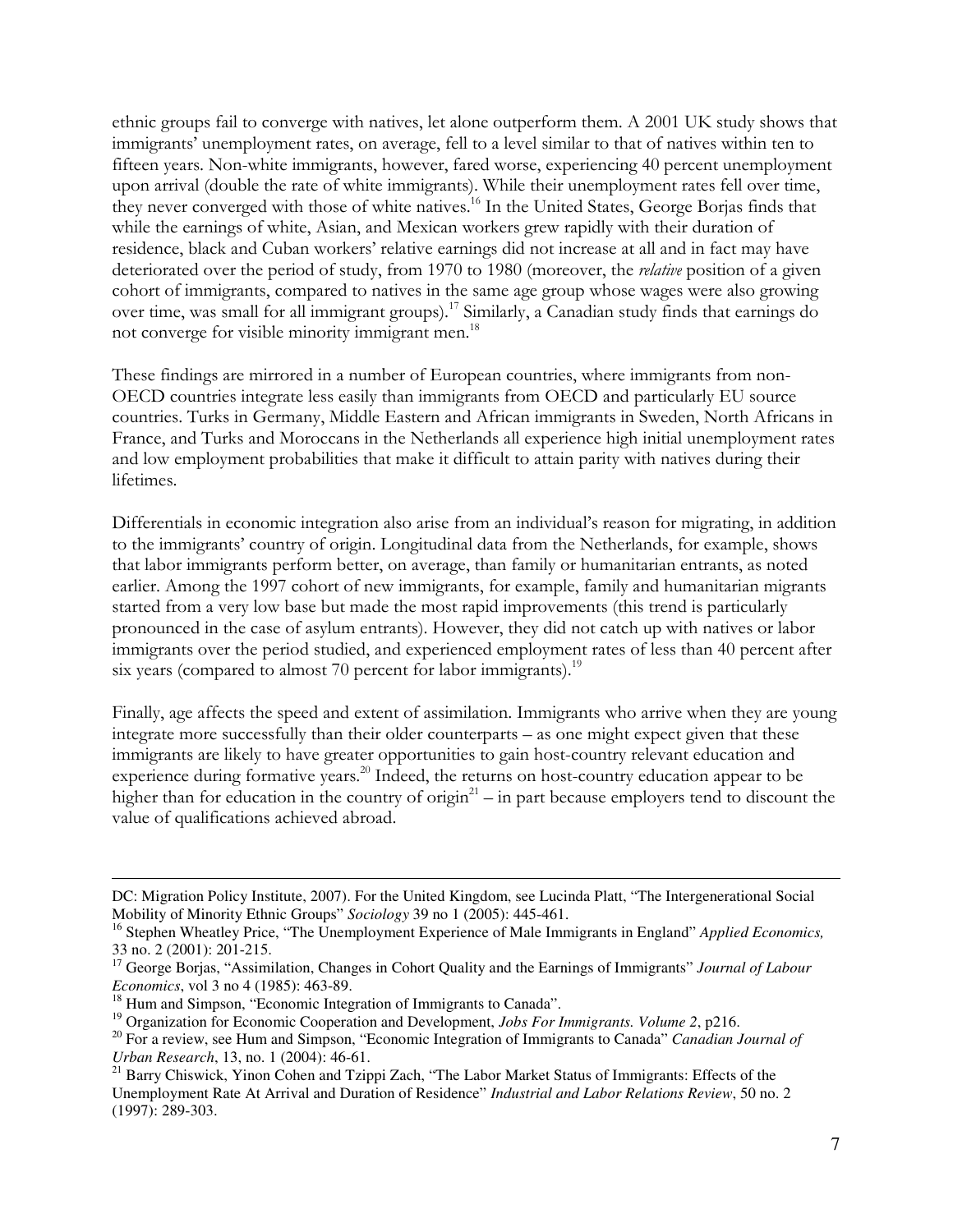## How Are These Trends Changing over Time?

All of these trends are based on past data. But the past is not necessarily a good guide to the future. In many cases, the underlying phenomena that create or prevent economic mobility are changing. Not only are economic and labor market circumstances changing, integration also depends strongly on the type of immigrants the host country receives. If immigrant flows shift to include more of the immigrants who fare badly in the host country, we should also expect integration over time to deteriorate. In the United States, for example, the increased share of low-skilled immigrants, primarily from Mexico, is reducing the ability of immigrants as a group to attain parity with natives' labor market performance.<sup>22</sup> Canada also saw a decline in immigrants' initial performance during the last two decades of the 20th century, which may be reflected in long-term rates of convergence with natives in the future.<sup>23</sup>

Similar conclusions can be drawn from the labor market difficulties facing some recent cohorts of immigrants to the Netherlands;<sup>24</sup> while in Sweden, an increasing share of humanitarian migrants – who integrate less well into the labor market – has been identified as a potential contributor to slower overall integration among the first generation.<sup>25</sup>

## How Does the State of the Economy Affect Immigrants' Social Mobility?

Immigrants as a whole have more cyclical employment rates than natives – they lose jobs faster than natives during recessions, but gain them faster during economic recovery. Evidence from Germany and the United Kingdom suggests that this is particularly true of non-OECD immigrants, probably because they perform the least skilled jobs that are hit hardest during economic downturns.<sup>26</sup>

This trend may have long-term consequences. Detachment from the labor market can lead to the deterioration of skills, a loss of employment-relevant social contacts, and delays in the acquisition of host-country human capital. Evidence from the United States suggests that as a result, the process by which immigrants catch up with native workers slows during a recession. $^{27}$ 

This phenomenon is most damaging for recent immigrants who are the least well integrated and have the most cyclical unemployment rates.<sup>28</sup> In Sweden, for example, a harsh recession in the 1990s hit recent immigrants significantly harder than other groups.<sup>29</sup> Newly arrived refugees who were placed (by random assignment) in less robust labor markets within Sweden suffered wage setbacks

 $22$  Ron Haskins, "Immigration: Wages, Education, and Mobility" in ed. Julia Isaacs, Isabel Sawhill and Ron Haskins, *Getting Ahead or Losing Ground: Economic Mobility in America*, (Washington, DC: Brookings Institute, 2008).

<sup>&</sup>lt;sup>23</sup> Hum and Simpson, "Economic Integration of Immigrants to Canada".

<sup>24</sup> Organization for Economic Cooperation and Development, *Jobs For Immigrants. Volume 2.* 

<sup>25</sup> Organization for Economic Cooperation and Development, *Jobs For Immigrants. Volume 1*

<sup>&</sup>lt;sup>26</sup> Christian Dustmann, Albrecht Glitz and Thorsten Vogel, "Employment, Wage Structure and the Economic Cycle: Differences between Immigrants and Natives in Germany and the UK" (CReAM Discussion Paper Series, No 09/06, 2006).

<sup>&</sup>lt;sup>27</sup> Bernt Bratsberg, Erling Barth and Oddbjørn Raaum, "Local Unemployment and the Relative Wages of Immigrants: Evidence from the Current Population Surveys", *The Review of Economics and Statistics,* 88 no. 2 (2006): 243–263.

 $^{28}$  Dustmann, Glitz and Vogel, "Employment, Wage Structure and the Economic Cycle".

<sup>29</sup> Organization for Economic Cooperation and Development, *Jobs For Immigrants. Volume 1.*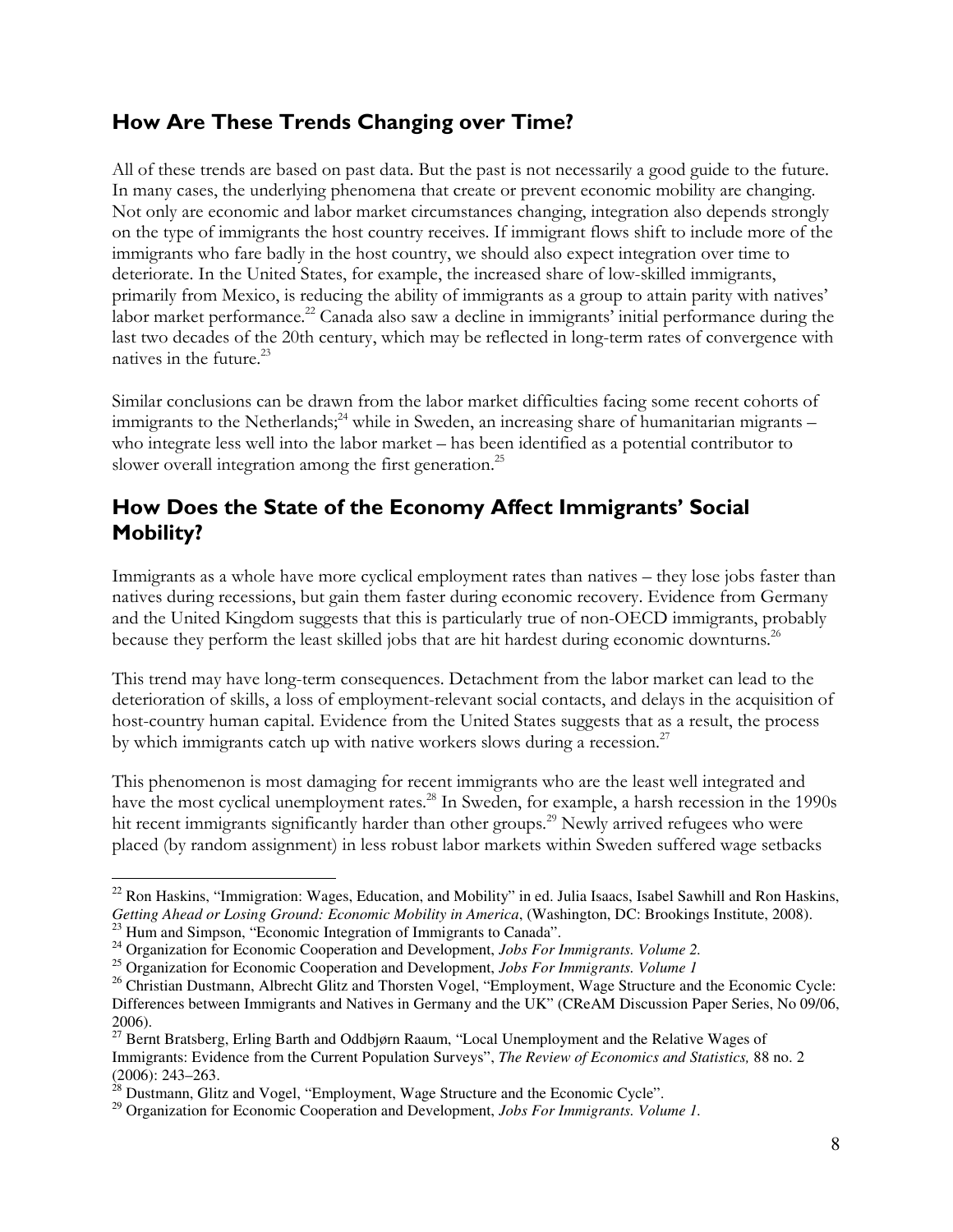over the 1990s that lasted for at least ten years (the whole period of study); these long-term losses were largest for non-OECD immigrants.<sup>30</sup> Research in other countries comes to similar conclusions.<sup>31</sup>

Economic conditions at the point of arrival are only one of many factors that affect immigrants' long-term social mobility. Furthermore, the phenomenon described will not affect all immigrants (for example, we should not expect those who arrive with a job offer and who retain their job throughout the recession to be particularly affected). However, the evidence does suggest that some immigrants arriving in the host country during an economic downturn are economically "scarred" – less able to integrate or catch up with natives over the long run.

<sup>&</sup>lt;sup>30</sup> Olof Aslund and Dan-Olof Rooth, "Do When and Where Matter? Initial Labour Market Conditions and Immigrant Earnings" *The Economic Journal* 117 no. 518 (2007): 422-448.

<sup>&</sup>lt;sup>31</sup> See Chiswick, Barry and Paul Miller "Immigrant Earnings: Language Skills, Linguistic Concentrations and the Business Cycle" *Journal of Population Economics* 15 (2002): 31-57, for the United States; and Abdurrahman Aydemir, "Effects of business cycles on the labour market assimilation of immigrants" (Analytical Studies Branch research paper series, No 203, 2003), for Canada.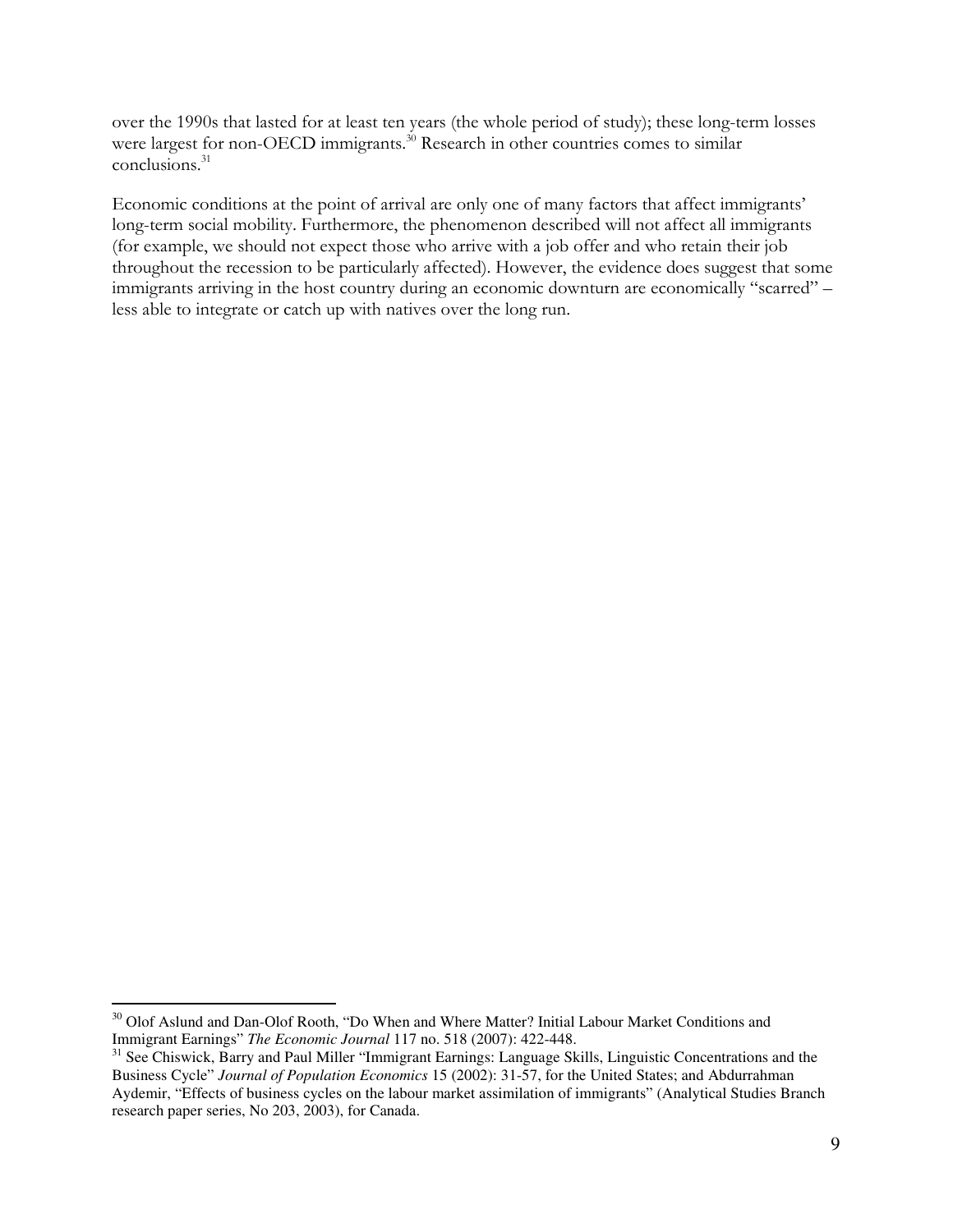#### Box 1: Data Limitations

Measuring immigrant integration, the performance of the second generation, and intergenerational mobility is a data-intensive exercise. In many cases, the data that researchers need to make accurate estimates of how immigrants and their children fare over time is limited.

First, many of the datasets that would be useful for studying immigrants' progress does not identify their country of birth or nationality. In other cases, only one of these variables is available. In Germany, for example, national datasets often identify nationality but not birthplace, making it difficult to account for naturalized citizens and to identify second-generation children born with foreign nationality. Data from France, on the other hand, is sometimes complicated by large-scale repatriation of French nationals from former colonies, who are foreign-born but who share many core characteristics with French citizens born in France.

For the second generation, the challenges are greater still. Many of the most comprehensive datasets do not include information on parents' birthplace. This means that researchers must often rely on proxies such as the native-born population with foreign nationality at birth, or native-born ethnic minorities (a group can include the third and higher generations in countries with longer immigration histories). Using ethnicity, of course, precludes study of the second generation born to white parents.

A second set of data problems concerns the absence of important variables that would help researchers understand the experience of the first and second generations. These include language proficiency, which is rarely available in large-sample data surveys. Similarly, data typically do not distinguish between education received abroad versus that received in the host country; nor do they provide information on the migration category through which an immigrant entered the country.

Finally, substantial difficulties arise from the lack of longitudinal data on immigrants in many countries. The best way to understand how immigrants progress through the labor force after their arrival in the country is to track the same individuals over time. Without such longitudinal data, researchers must use datasets that track different individuals from the immigrant population in repeated cross-sections over time, allowing them to see how the outcomes of a given year of arrival cohort change in subsequent years. However, significant rates of return migration can bias these estimates substantially: if less successful immigrants return home, the "average" for the group that remains will increase, even if their individual performance does not improve over time.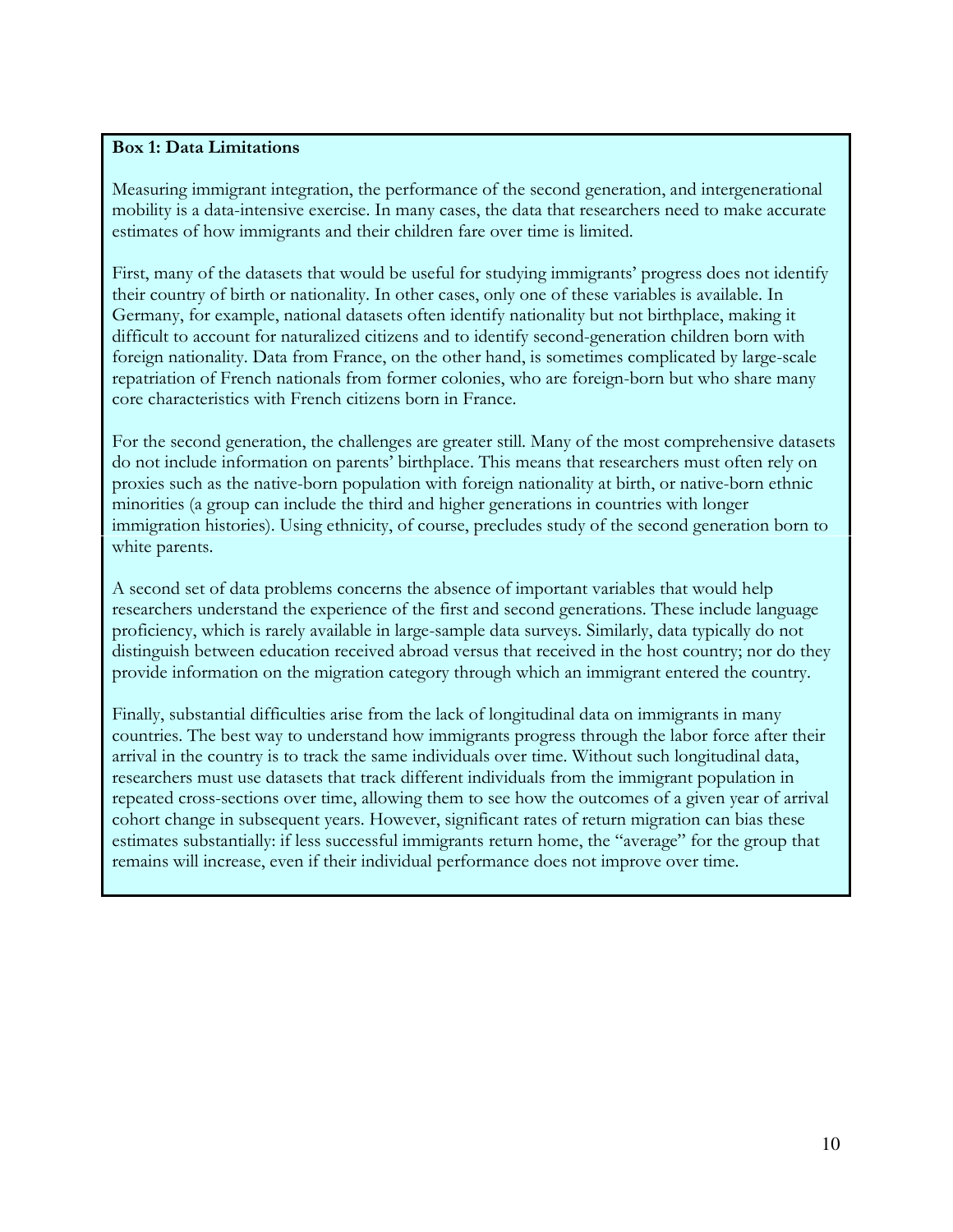# The Social Mobility of the Second Generation

The number of native-born children of immigrant parents – the second generation – has been increasing in many industrialized countries due to increased immigration flows in the second half of the 20th century and immigrants' higher fertility relative to natives. Across Europe and North America, the size of second-generation populations differs greatly. It ranges from around two percent in Denmark or Portugal,<sup>32</sup> to over 15 percent in Canada.<sup>33</sup>

Internationally comparable statistics on the size of the second generation in the general population or in the labor force do not exist. However, the OECD's Programme for International Student Assessment (PISA) tests and surveys 15 to 16-year-old students in its member countries and provides data on parental nativity for this age group. This gives an indication of the relative sizes of the second generation approaching school-leaving age. Figure 1 shows the percentage of the second generation among students tested in 2006. As expected, the second generation tends to be largest in countries with immigration histories stretching back at least several decades.



Figure 1: Children of Immigrants as a Proportion of 15 to 16-Year-Olds Tested in the PISA Program

The second generation is typically more strongly represented in lower age groups. Birth statistics, for example, tell us that 28 percent of all children born in England and Wales now have at least one

<sup>&</sup>lt;sup>32</sup> Statistics Denmark Statbank, "Population by region, age, sex, ancestry, citizenship and country of origin (2006-2009); and Organization for Economic Cooperation and Development, *Jobs For Immigrants. Volume 2.*

<sup>&</sup>lt;sup>33</sup> Miles Corak, "Immigration in the Long Run: The Education and Earnings Mobility of Second-Generation Canadians", *IRRP Choices* vol 14 no 13, October 2008.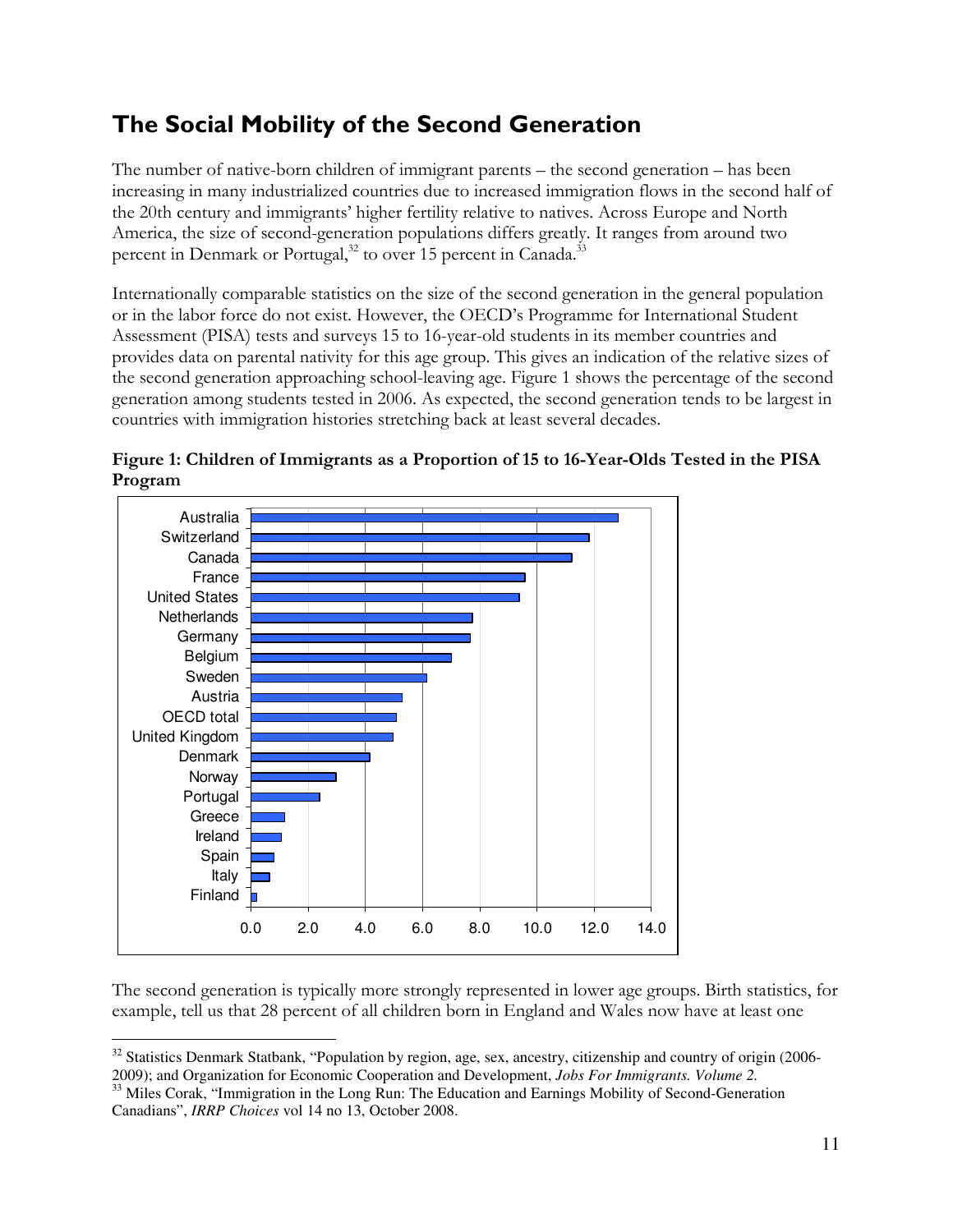foreign-born parent – the highest figure since records began in 1969. Even in a new immigration country such as Portugal, births to at least one parent of foreign nationality doubled between 1995 and 2005, reaching 12 percent.<sup>34</sup> And in Denmark, the proportion of second-generation individuals in the country as a whole is small – 2.3 percent – but rises to 8.4 percent of the population aged five and under.<sup>35</sup> In other words, the second generation is growing, in many cases rapidly, making the integration of these individuals increasingly important.

Like their parents, the second generation is typically concentrated in urban areas. In the Netherlands, for example, 55 percent of primary school students in Amsterdam and Rotterdam are registered as having "non-western" backgrounds (although official statistics make it difficult to differentiate between native-born second generation and those with native-born parents). More than half of the schools in the four major cities have over 50 percent of students from "non-western" backgrounds. Outside of these cities, by contrast, only 4 percent of schools exceed the 50 percent threshold.<sup>36</sup> In Denmark, 2.3 percent of the population was born to immigrant parents, but this proportion rises to 5.3 percent in Copenhagen.<sup>37</sup> In the United States, the proportion of the children of immigrants in the nation as a whole is approaching one quarter of all children under the age of 18<sup>38</sup> but the proportion in cities such as Los Angeles and New York reaches 52 and 62 percent respectively.<sup>39</sup>

The second generation's urban concentration is important because it affects the nature of policy responses. In many countries, education is addressed primarily at the local level, creating opportunities for comprehensive, city-level integration strategies for the young children of immigrants. Cities can also experience very rapid growth in the size of the immigrant or secondgeneration populations – and must be prepared to provide public services or policy interventions that can foster integration.

## What Determines the Second Generation's Success?

In all industrialized countries, at least some correlation exists between parents' labor market performance and that of their children. The strength of this correlation varies dramatically. It is low in the Nordic countries, Canada, and Australia, and high in the United States, United Kingdom, and Italy.<sup>40</sup> The causes of the persistence of advantage or disadvantage across generations are highly complex, and a full review is beyond the scope of this paper. However, studies of intergenerational mobility typically emphasize parents' differing willingness or ability to invest in their children's education, as well as family-background factors such as language or parental education, which affect the child's educational development and hence their labor market success.<sup>41</sup>

*Generations? A Review of the Evidence for OECD Countries* (Paris: OECD, 2007).

 $\overline{a}$ <sup>34</sup> Organization for Economic Cooperation and Development, *Jobs For Immigrants. Volume 2.*

<sup>35</sup> Data is from 2009; second generation defined as individuals born in Denmark with *either* at least one foreign-born parent, or at least one parent of foreign nationality. Statistics Denmark Statbank, "Population by region".

<sup>36</sup> Organization for Economic Cooperation and Development, *Jobs for Immigrants. Volume 2.* 

<sup>&</sup>lt;sup>37</sup> Statistics Denmark Statbank, "Population by region"

<sup>38</sup> Randy Capps and Karina Fortuny, *Immigration and Child and Family Policy* (Washington DC: Urban Institute, 2006).

<sup>&</sup>lt;sup>39</sup> Children under the age of 19. Data are three-year estimates from the American Community Survey for 2005-2007. <sup>40</sup> Anna Cristina d'Addio, *Intergenerational Transmission of Disadvantage: Mobility or Immobility Across* 

<sup>41</sup> D'Addio, *Intergenerational Transmission of Disadvantage*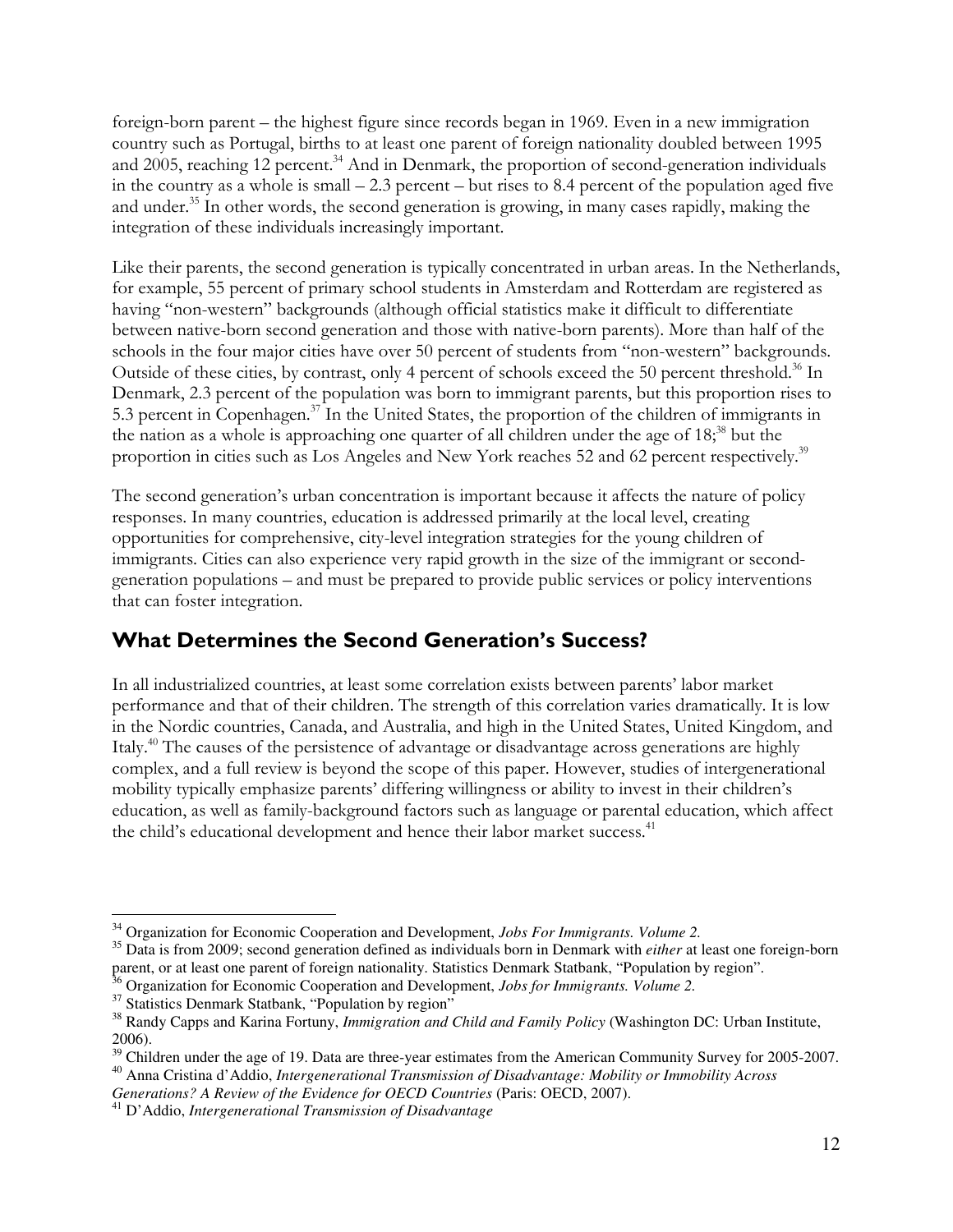Intergenerational mobility may be different for immigrants than for natives. This is because the parents' labor market performance reflects immigrant-specific factors such as the discounting of foreign education or labor market experience as well as language barriers. At the same time, immigrants may have different motivations to invest in their children's education. However, parents' nativity remains important: it affects the resources invested in the child's education, and the influences that shape his or her development from childhood to adult life. As we discuss in this section, other immigrant-specific factors such as visa status or discrimination also affect mobility and the second generation's success.

In the following paragraphs we discuss the immigrant-specific factors that are expected to affect the second generation's labor market prospects. We then examine how these expectations translate into reality – how the second generation fares in education and the labor market. The primary factors we outline here are:

- Parental wealth
- Parents' investment in their children, parental education, and the transmission of culture
- **Language**
- Social networks and residential segregation
- Visa restrictions and legal status
- Discrimination

#### A. Parental Wealth

In most countries, first-generation immigrants earn less than natives on average – especially if they have only recently arrived. This means that immigrant parents have fewer financial resources to invest in their children, creating the conditions for inequality from a young age.<sup>42</sup> This shortfall in wealth is likely to have a stronger impact in countries where overall economic mobility is low or where there is little redistribution through public services or taxation (for example in the form of universal healthcare provision or well-funded educational and children's services). In the United States, for example, low-income immigrants (particularly the unauthorized) have limited access to early education programs and child care, creating barriers to early development.<sup>43</sup>

#### B. Parent's Investment in Their Children, Parental Education, and the Transmission of Culture

Aside from providing resources, parents influence their children's acquisition of human capital in several ways. For example, parents with strong language skills will be in a better position to access services for their children – including good schools or health care – or to help them with school work. An ethnographic study in New York, for example, finds that the two best-performing immigrant groups – Chinese and Russian Jews – were most likely to speak English at home.<sup>44</sup> More controversially, parents affect their children's development through the intergenerational transmission of culture – including ambition and attitudes towards the value of education. The same

 $\overline{a}$ <sup>42</sup> James Heckman, "Skill Formation and the Economics of Investing in Disadvantaged Children" *Science,* 312 no. 5782 (2006): 1900-1902.

<sup>43</sup> Randy Capps, Michael Fix, Jason Ost, Jane Reardon-Anderson and Jeffery Passel, *The Health and Well-Being of Young Children of Immigrants* (Washington DC: Urban Institute, 2005).

<sup>44</sup> Philip Kasinitz, John Mollinkopf, Mary Waters and Jennifer Holdaway, *Inheriting the City: The Children of Immigrants Come of Age* (New York: Russell Sage Foundation, 2008).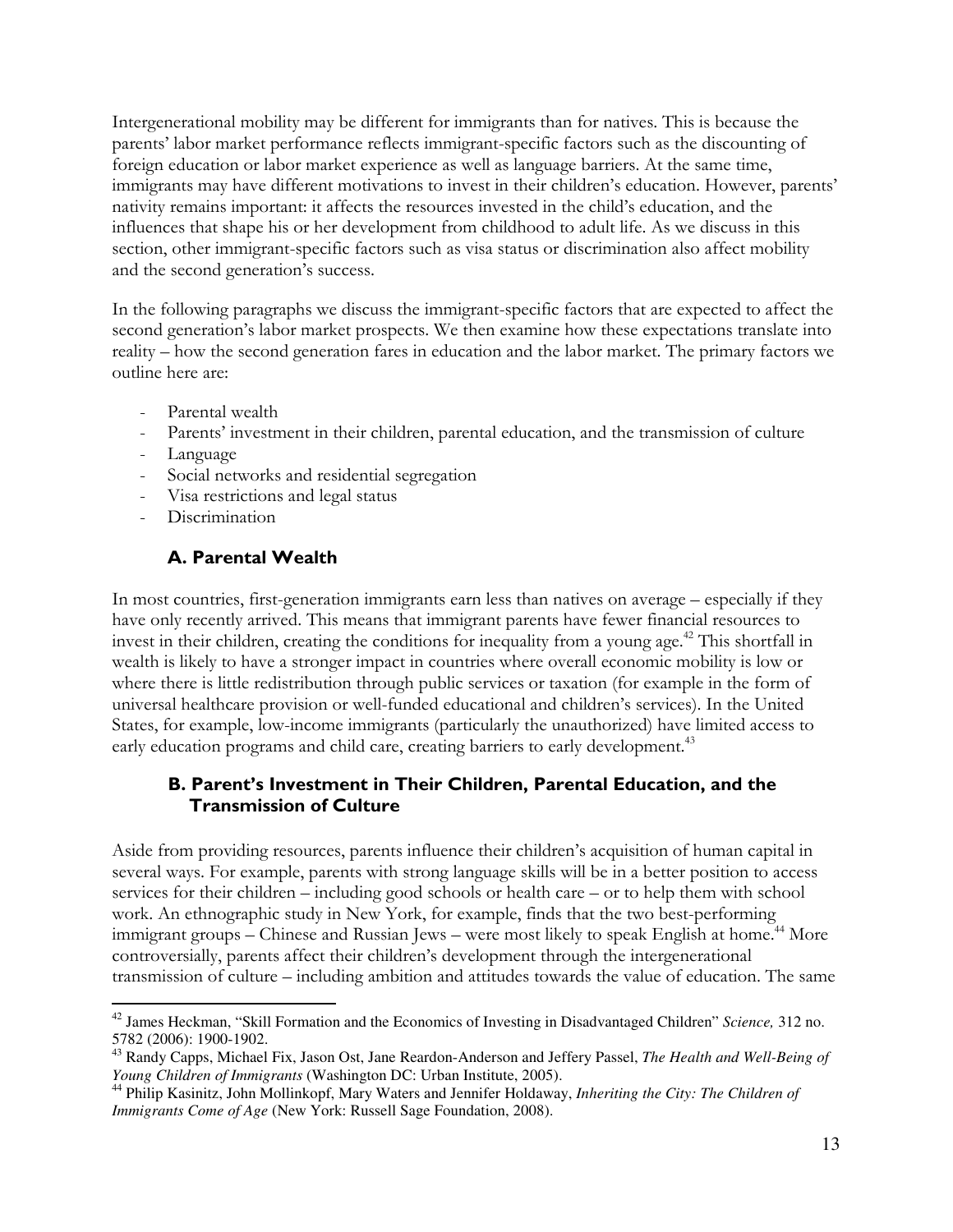study finds differences between national groups in the level of education that is perceived to be necessary for "success," suggesting that parents could play an important role in shaping the second generation's expectations.

Parents' socioeconomic status is an important determinant of children's educational attainment, whatever the reason (be it wealth, parental education, or culture). An analysis of the OECD PISA programme data suggests that half of the attainment gap between the second generation and its nonimmigrant peers can be explained by just a few measurable components of socioeconomic status (including parents' wealth, educational attainment, occupational status, and educational resources kept at home).<sup>45</sup>

### C. Language

Some native-born children of immigrants fail to acquire full proficiency in the host-country language when they are primarily exposed to their parents' native language at home.<sup>46</sup> Children with limited language proficiency have lower educational attainment and are more likely to drop out of school.<sup>47</sup> Since education is crucial to labor market performance, and since language is also central to labor market outcomes (even holding constant educational achievement),<sup>48</sup> children of immigrants who fail to acquire sufficient mastery of the host-country language will be at a substantial disadvantage.

### D. Social Networks and Residential Segregation

Social networks can help short-term integration for new immigrants when they arrive in the host country, providing information and access to jobs. However, even if ethnic networks help in the short run, they may prevent social mobility and assimilation in the long run.<sup>49</sup>

Social networks also affect the second generation. Individuals acquire work-relevant human capital from their social environment as well as from their formal education, and the quality of one's social contact can be important in accessing employment. George Borjas confirms this phenomenon, showing that the second generation's educational attainment in the United States is influenced not just by the educational level of its parents, but also by the average education level of its ethnic  $\text{group}^{50}$  – an effect that is likely to arise from social contacts between co-ethnics. In other words, ethnic networks appear to "slow the economic convergence of ethnic groups across generations."<sup>51</sup> Evidence from Sweden corroborates this view, finding that living in an ethnic enclave can improve

 $\overline{a}$ <sup>45</sup> Organization for Economic Cooperation and Development, *Jobs For Immigrants. Volume 2* 

<sup>46</sup> In the United States, for example, approximately 14 percent of the *native-born* Hispanic or Latino population of age 5 and over was reported to speak English less than "very well". Calculations from 2005-2007 American Community Survey 3-year estimates.

<sup>47</sup> Randy Capps, Michael Fix, Julie Murray, Jason Ost, Jeffery Passel and Shinta Herwantoro, *The New Demography of America's Schools: Immigration and the No Child Left Behind Act* (Washington DC: Urban Institute, 2005). <sup>48</sup> Barry Chiswick and Paul Miller, "The Complementarity of Language and Other Human Capital: Immigrant

Earnings in Canada" *Economics of Education Review* 22 no 5 (2003):469-480.

<sup>&</sup>lt;sup>49</sup> For a review of the evidence, see Eleonora Patacchini and Yves Zenou, "Ethnic Networks and Employment Outcomes" (IZA Discussion Paper no 3331, 2008).

<sup>50</sup> George Borjas "Ethnic Capital and Intergenerational Mobility", *Quarterly Journal of Economics* 107 no. 1 (1992): 123-150.

<sup>&</sup>lt;sup>51</sup> Borjas, "Ethnic Capital and Intergenerational Mobility"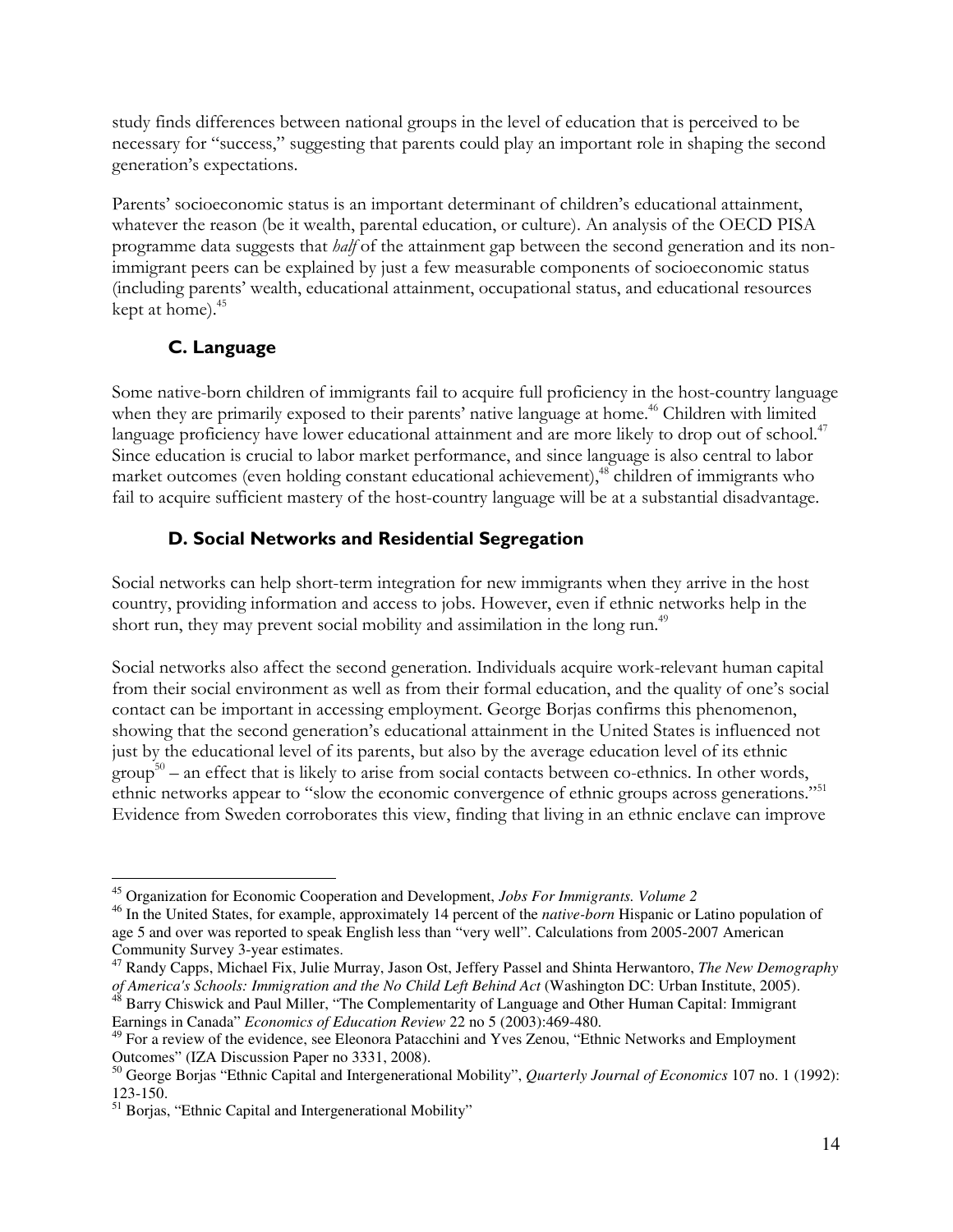an individual's prospects if the enclave is a high-income one, but is less beneficial if the enclave is populated by low-income co-ethnics.<sup>52</sup>

Residential segregation is important to the second generation in particular because it strongly affects access to labor market and educational opportunities – especially where public school places are allocated on a district basis.<sup>53</sup> This also implies that residential segregation could help the children of immigrants in groups that outperform natives, but hurt those in less well-performing groups.

#### E. Visa Restrictions and Legal Status

Immigrants who intend to remain permanently in the host country are thought to integrate more fully, as they have a greater incentive to invest in their own human capital. Further, parents' investment in their children's education has been found to be related to their return migration intentions. Evidence from Germany suggests that immigrants who have settled permanently are more likely to push their children to gain more education.<sup>54</sup> In particular, parents who intend to return home – voluntarily or because of their visa status – will see less value in their children's acquisition of human capital that is useful in the host country but not in their home country. Restrictions on the path to permanent residence or citizenship, therefore, should be expected to hinder economic integration.

Unauthorized immigrants represent a particular concern. Not only are they less able to make longterm plans, but unauthorized, first-generation immigrants also experience limited upward mobility, since the jobs in which they can work are restricted and they are vulnerable to exploitation. This, in turn, will affect the prospects of the second generation. Further, illegally resident immigrants may avoid contact with institutions such as public schools for fear of legal consequences, even if their children have the legal right to attend.<sup>55</sup>

#### F. Discrimination

Discrimination may also play a role in the poor labor market integration of the second generation. Employers might be less likely to hire minorities or jobseekers with "foreign-sounding" names not only because of overtly racist preferences, but also because they may think that workers with an immigrant background are less likely to have acquired native norms of workplace behavior.<sup>56</sup> Although the poor performance of certain second-generation groups (including some ethnic minorities) suggests that discrimination may be at work, one must remember that subtle differences in the quality of education or experience (that cannot be measured statistically) may explain a shortfall in labor market performance relative to that of the native-born children of natives.

Several studies have tested for employment discrimination by submitting functionally identical résumés with different names in response to job postings, in order to examine whether employers

 $\overline{a}$  $52$  Per-Anders Edin, Peter Fredriksson and Olof Aslund, "Ethnic enclaves and the economic success of immigrants – evidence from a natural experiment", *Quarterly Journal of Economics*, 118 no. 1 (2003): 329-357.

<sup>53</sup> Richard Alba and Victor Nee, *Remaking the American Mainstream: Assimilation and the New Immigration* (Cambridge, MA: Harvard University Press, 2003).

<sup>&</sup>lt;sup>54</sup> Christian Dustmann, "Return Migration, Investment in Children, and Intergenerational Mobility: Comparing Sons of Foreign and Native Born Fathers" (IZA discussion paper 3080, 2007).

<sup>55</sup> Capps, Fix, Murray, Ost, Passel and Herwantoro, *The New Demography of America's Schools.*

<sup>56</sup> See Organization for Economic Cooperation and Development, *Jobs For Immigrants. Volume 2.* p168.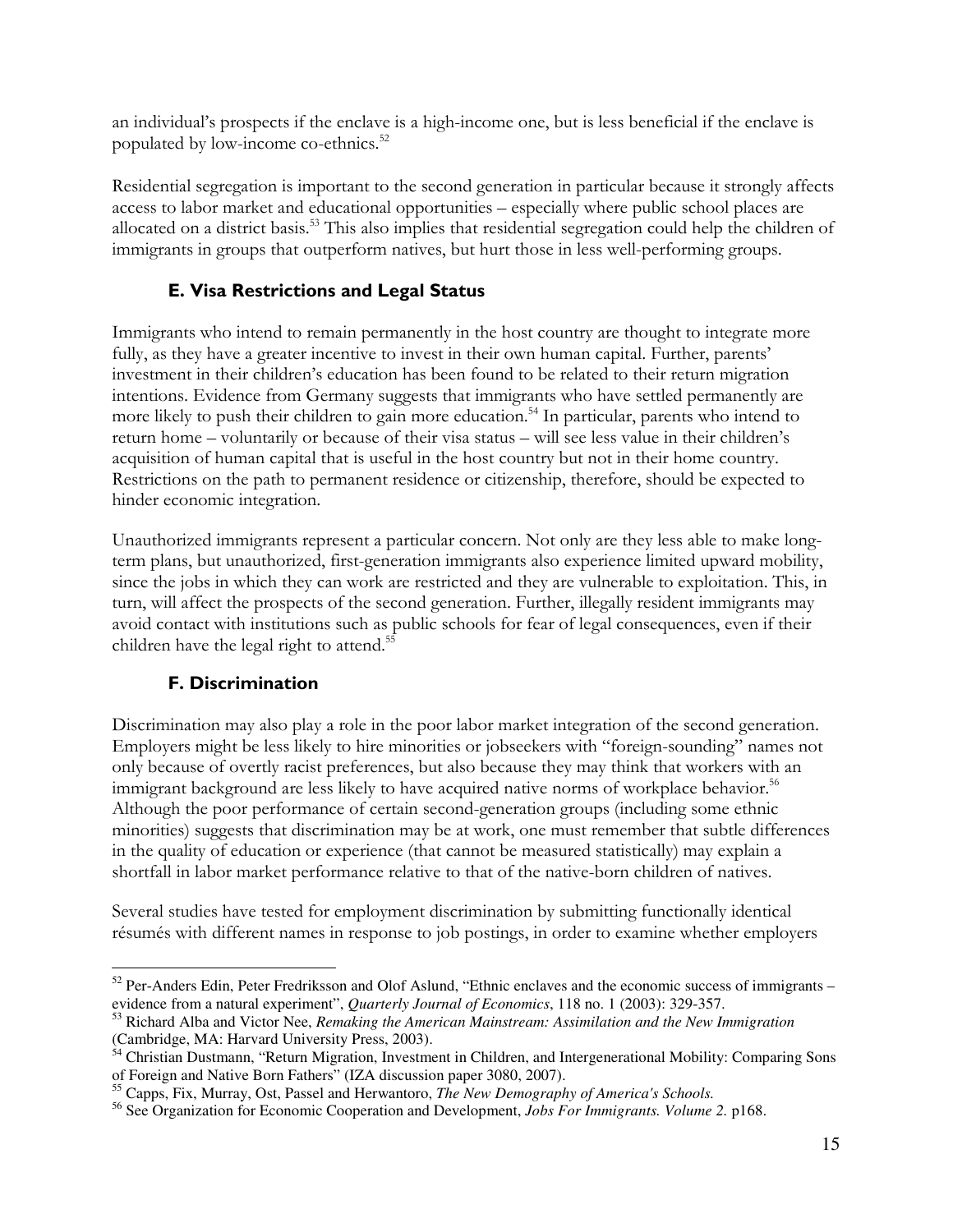are less likely to ask to interview candidates whose names identify their ethnic background. One such study from Sweden finds that native candidates with a Middle Eastern name (e.g. secondgeneration candidates) received interview requests 24 percent of the time, while "identical" candidates with a Swedish name were called back 41 percent of the time. This suggests a substantial level of discrimination.<sup>57</sup> Studies have found similar gaps in France.<sup>58</sup>

## How is the Second Generation Faring?

How successfully does the second generation in Europe and North America overcome the barriers we have described?

As in the case of the first generation, the answer varies enormously by country – although certain common trends emerge. As we will describe, large differences also exist between groups from different source countries within the same host country. And in large part, how the second generation fares depends on to whom we compare these individuals: their parents, their nonimmigrant peers, or their non-immigrant peers with similar socio-economic backgrounds.

## How Does the Second Generation Fare Relative to Its Parents?

Across Europe and North America, the current second generation is more economically successful than the current first generation. In most cases, its earnings, employment rates, and unemployment rates are substantially closer to those of natives (compared to the same measures for the first generation). This does not necessarily mean that second-generation immigrants are performing better than their parents, since their parents are often from *previous*, not current first-generation cohorts.<sup>59</sup> However, studies that compare current second-generation workers to their parents' generation in previous years show that in general, the second generation performs better than its parents' generation – implying that immigrants' children benefit from early exposure to the hostcountry language, culture, and educational institutions, and overcome much of the employment barriers their parents faced.

In the United States, George Borjas shows that the second generation improves on the position of its parents in terms of earnings. He finds that the relative wages of the second generation are between 5 to 10 percent higher than that of the first.<sup>60</sup> Another US study finds that the gains are particularly striking for Mexican women.<sup>61</sup> A German study, using matched father-son data from 1984 to 2002, finds that while immigrant parents earned 13 percent less than native workers, their children earned only 4 percent less.<sup>62</sup>

<sup>&</sup>lt;sup>57</sup> Magnus Carlsson and Dan-Olof Rooth, "Is it your foreign name or foreign qualifications? An experimental study of ethnic discrimination in hiring" (IZA Discussion Paper 3810, November 2008).

<sup>58</sup> Organization for Economic Cooperation and Development, *Jobs for Immigrants. Volume 2.* p 168.

<sup>59</sup> Organization for Economic Cooperation and Development *Jobs for Immigrants. Volume 2.* 

<sup>60</sup> Borjas, "Making It in America"

<sup>61</sup> Roger Waldinger and Renee Reichl, "Today's Second Generation: Getting Ahead or Falling Behind?" in *Securing the Future, US Immigrant Integration Policy, A Reader*, ed. Michael Fix (Washington, DC: Migration Policy Institute, 2007).

<sup>&</sup>lt;sup>62</sup> Christian Dustmann, "Return Migration, Investment in Children, and Intergenerational Mobility: Comparing Sons of Foreign and Native-Born Fathers" (IZA Discussion Paper no 3080, September 2007).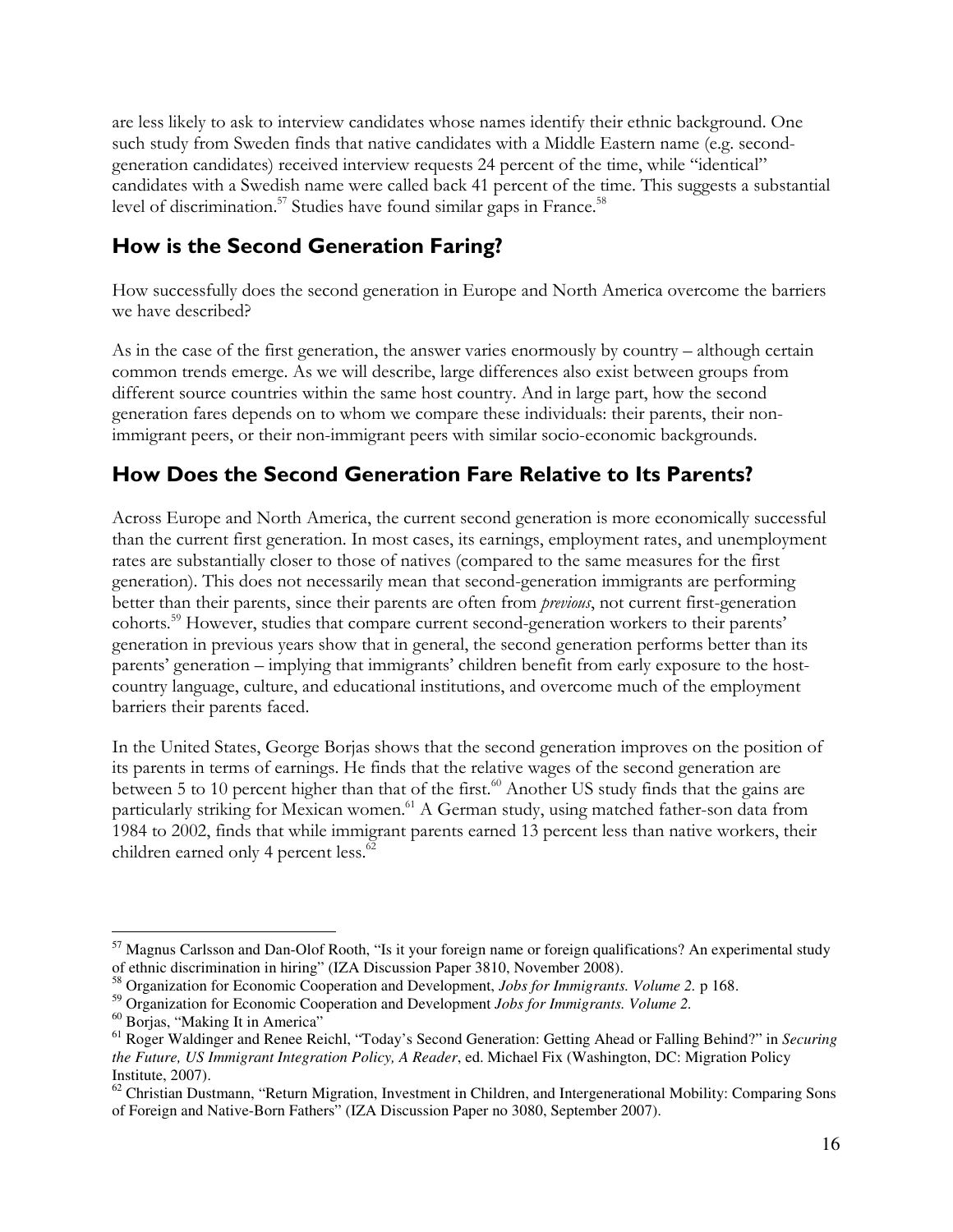Similarly, data from Sweden show that, on average, second-generation individuals performed substantially better than their parents. While first-generation workers in 1975 and 1980 earned 5 percent less than the native-born, the children of the same individuals earned 1.6 percent *more* than their non-immigrant peers from 1997 to 1999.<sup>63</sup> In other words, significant progress appears to have been made between the two generations. As with so many of the trends discussed in this paper, substantial differences exist between source-country groups. For example, Eastern European, Latin American, and Asian second-generation workers earned more than their non-immigrant peers, despite the fact that their parents had earned less than their own native counterparts in 1975 and 1980. But the native-born children of immigrants from Turkey, Africa, and the Middle East actually performed worse than their parents in terms of their position relative to their native counterparts. African immigrants in the parents' generation earned 19 percent less than natives at the time, while their children earned a substantial 36 percent less than their own non-immigrant peers.<sup>64</sup>

## How Does the Second Generation Compare to the Children of Natives?

In some countries, such as the United States and Canada, second-generation workers currently outperform their non-immigrant peers in terms of education and earnings.<sup>65</sup> In many other immigrant-receiving countries in Europe, however, second-generation immigrants lag behind their non-immigrant peers. We now look at these trends in more detail.

### A. Educational Attainment

The OECD's PISA program (which tests students' educational attainment and includes data on their socioeconomic background, immigration status, and parental nativity), shows that across OECD countries, the second generation's test scores in mathematics and reading tend to fall short of those of their non-immigrant peers.<sup>66</sup>

#### B. Labor Market Performance

Due to educational differences, alongside the other factors that affect labor market performance (including language, differences in social networks, visa status, and discrimination), the second generation often has lower occupational status and employment rates than its non-immigrant peers. In Germany, for example, 30 percent of the second generation is "low-qualified," compared to 9 percent of the children of the native born. This has led to lower occupational status, with the second generation overrepresented in the least skilled occupations.<sup>67</sup> The second generation's employment rates also tend to be lower than those of natives. In Germany, the Netherlands, the United Kingdom, France, and Sweden, for example, the gap between the employment rates of second-generation

Earnings of Second-Generation Immigrants in Sweden" (IZA Discussion paper No 1943, January 2006).

 $\overline{a}$ <sup>63</sup> Mats Hammarstedt and Marten Palme, "Intergenerational Mobility, Human Capital Transmission and the Earnings of Second-Generation Immigrants in Sweden" (IZA Discussion paper No 1943, January 2006). <sup>64</sup> Mats Hammarstedt and Marten Palme, "Intergenerational Mobility, Human Capital Transmission and the

<sup>&</sup>lt;sup>65</sup> For the United States, see Haskins, "Immigration: Wages, Education, and Mobility" pp 81-91; for Canada see Corak, "Immigration in the Long Run; for Australia see Organization for Economic Cooperation and Development, *Jobs For Immigrants. Volume 1*.

<sup>&</sup>lt;sup>66</sup> An exception is Australia, where second generation immigrants slightly outperform their non-immigrant peers. Organization for Economic Cooperation and Development, *Jobs For Immigrants. Volume 1*.

<sup>67</sup> Organization for Economic Cooperation and Development, *Jobs For Immigrants. Volume 1*.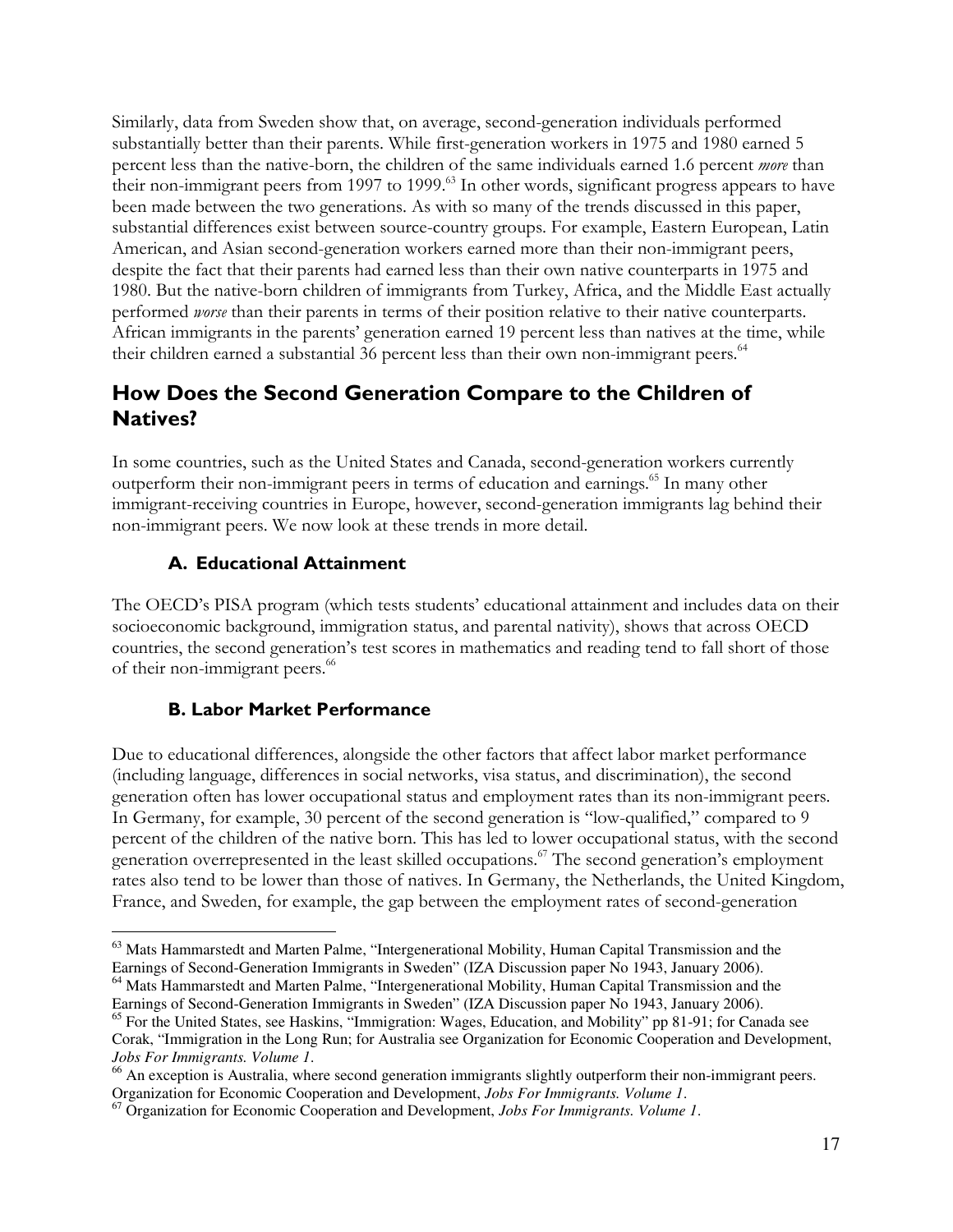workers and their non-immigrant peers is more than ten percentage points.<sup>68</sup> Note that this does not necessarily imply that wages or earnings are lower for those who are employed: in fact, data from the United Kingdom and Sweden show that earnings for the second generation are the same or higher.<sup>69</sup>

Again, there is significant variation by group. As Rooth and Ekberg conclude in their study of Sweden, the ethnic backgrounds that do well in the parent generation are also the ethnic backgrounds that do well in the second generation<sup>70</sup> – a conclusion that appears to hold true across Europe and North America. In France, for example, those with European backgrounds have similar labor market outcomes to natives, entirely overcoming any disadvantages associated with an immigrant background. However, children born to parents from North Africa and Sub-Saharan Africa fare significantly worse than their non-immigrant peers. In the Netherlands, those with a Turkish, Surinamese, or Antillean background suffer shortfalls.<sup>71</sup> In the United States, secondgeneration Asians perform as well or better than their white counterparts with native-born parents in terms of high school graduation rates, college completion, labor force participation, and income. However, Mexicans lag relative to whites with native-born parents (and other groups, with the exception of African Americans) on virtually all measures except labor force participation rates.<sup>72</sup>

## What Is the Role of Educational Attainment in the Second Generation's Labor Market Success?

The evidence reviewed so far suggests that second-generation workers are at risk of performing worse than their non-immigrant peers in both education and the labor market. How are these two factors – education and labor market performance – connected? For groups that perform worse in the labor market, is low educational attainment to blame?

OECD data show that when we compare the second generation with its "similar" non-immigrant peers (those with the same education level), the gaps in employment rates decline but remain present. For example, there is nearly a 10 percentage point gap between the employment rates of native and second-generation French women, but it drops to less than five percentage points when taking into account the fact that second-generation French women have lower educational attainment. Education accounts for nearly half of the gap between natives and the second generation for men and women in Denmark, and for women in Germany.<sup>73</sup> In other words, low levels of schooling can exacerbate shortfalls in the second generation's economic integration, but do not fully explain them. $74$ 

<sup>68</sup> Organization for Economic Cooperation and Development, *Jobs For Immigrants. Volume 2.*

<sup>&</sup>lt;sup>69</sup> For Sweden, see Dan-Olof Rooth and Jan Ekberg, "Unemployment and Earnings for Second Generation Immigrants in Sweden. Ethnic Background and Parent Composition" *Journal of Population Economics,* 16 no. 4 (2003): 787-814. For the United Kingdom, see Christian Dustmann and Nikolaos Theodoropoulos, "Ethnic Minority Immigrants and their Children in Britain" (CReAM Discussion Paper 0610, 2006).

<sup>&</sup>lt;sup>70</sup> Rooth and Ekberg, "Unemployment and Earnings for Second Generation Immigrants".

<sup>71</sup> Organization for Economic Cooperation and Development, *Jobs For Immigrants. Volume 2*

<sup>72</sup> Waldinger and Reichl, "Today's Second Generation".

<sup>73</sup> Organization for Economic Cooperation and Development, *Jobs For Immigrants. Volume 2*, p244.

<sup>74</sup> One likely reason for part of this is that analysts can typically control for only the formal *level* of education (e.g. number of years of schooling, or the diploma attained), but not for its quality. If immigrants' children also attend inferior educational institutions or achieve lower grades, this could account for some of the remaining gap between the second generation and its non-immigrant peers.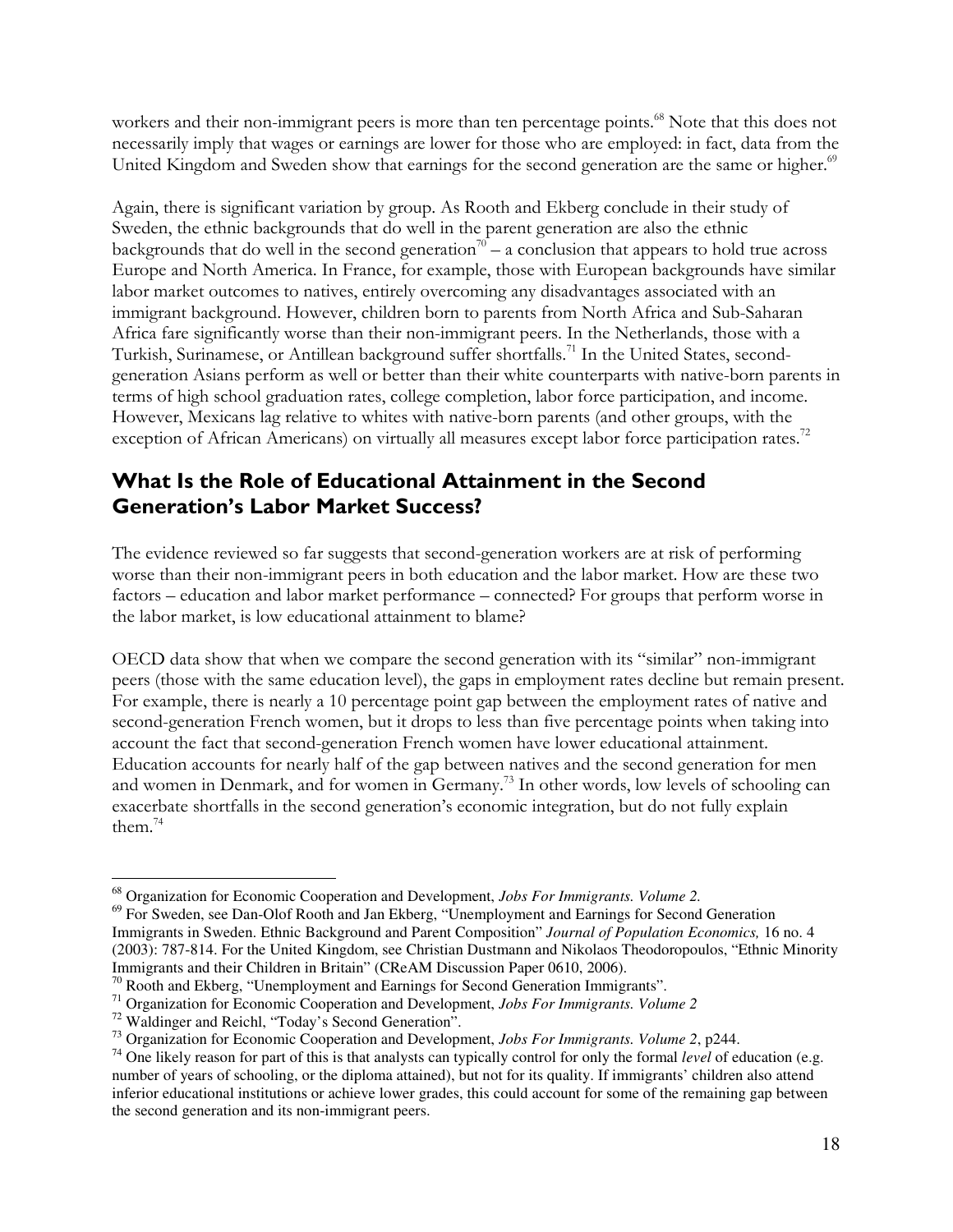In the United Kingdom, on the other hand, British-born ethnic minorities (a proxy for the second generation) have on average significantly higher education levels than British-born whites. However, this does not translate fully into better employment prospects: while British-born ethnic minorities earn more than white natives (if they participate in the labor force), the gap is not as large as we would expect given differences in characteristics such as education and regional location.<sup>75</sup>

Formal education, therefore, does not appear to fully explain the gap between the second generation and its non-immigrant peers. Other aspects of immigrant background remain important.

## How Will These Trends Change over Time?

As we have described, the second generation experiences substantial upward mobility relative to its parents, even if some groups do not catch up with their non-immigrant peers. This, in part, is a consequence of the inevitable correlation between parents' labor market success and that of their children. This correlation means that the performance of recent, first-generation immigrants provides an indication of what to expect – holding policy and other factors constant – from the future second generation.

In the United States, for example, the second generation currently fares well. George Borjas, however, points out that even if the second generation in the United States "catches up" relative to its parents, roughly half of the wage difference of the first generation persists into the next generation.<sup>76</sup> This means that the children of today's immigrants might not catch up fast enough to reach parity with their non-immigrant peers because of the increasingly low wages earned by firstgeneration immigrants. Indeed, a downward trajectory is already clear: In 1940, second-generation workers earned 17.8 percent more than their non-immigrant peers; in 1970, 14.6 percent more; in 2000 they earned only 6.3 percent more. This mirrors a similar downward trend in the relative earnings of first-generation immigrants over the same period, culminating in first-generation earnings that were 19.7 percent lower than those of natives in 2000. In other words, if the current trends continue, the second generation will earn less than its non-immigrant peers by  $2030$ .<sup>77</sup> It is likely that the changing composition of immigrants to the US, and the increasing proportion of Mexican immigrants (whose children, as we have seen, lag behind their white, native-born peers), have contributed significantly to this trend.

The same trend can also be found in Europe. Rooth and Ekberg, for example, point out that in Sweden, the share of second-generation immigrants with a non-European background (the secondgeneration group with the most difficulties in the labor market) is increasing, with large numbers currently at school and pre-school age. Given the substantial changes in the composition of firstgeneration immigrant populations that many countries have experienced since the 1970s, considerable uncertainty marks the future of the second generation in coming years.

<sup>&</sup>lt;sup>75</sup> Dustmann and Theodoropoulos, "Ethnic Minority Immigrants and their Children in Britain"

<sup>76</sup> George J. Borjas, "Making It in America: Social Mobility in the Immigrant Population." *Future of Children,* 16 no. 2 (2006): 55–71.

 $77$  Haskins, "Immigration: Wages, Education, and Mobility", p83; all statistics are on an age-adjusted basis.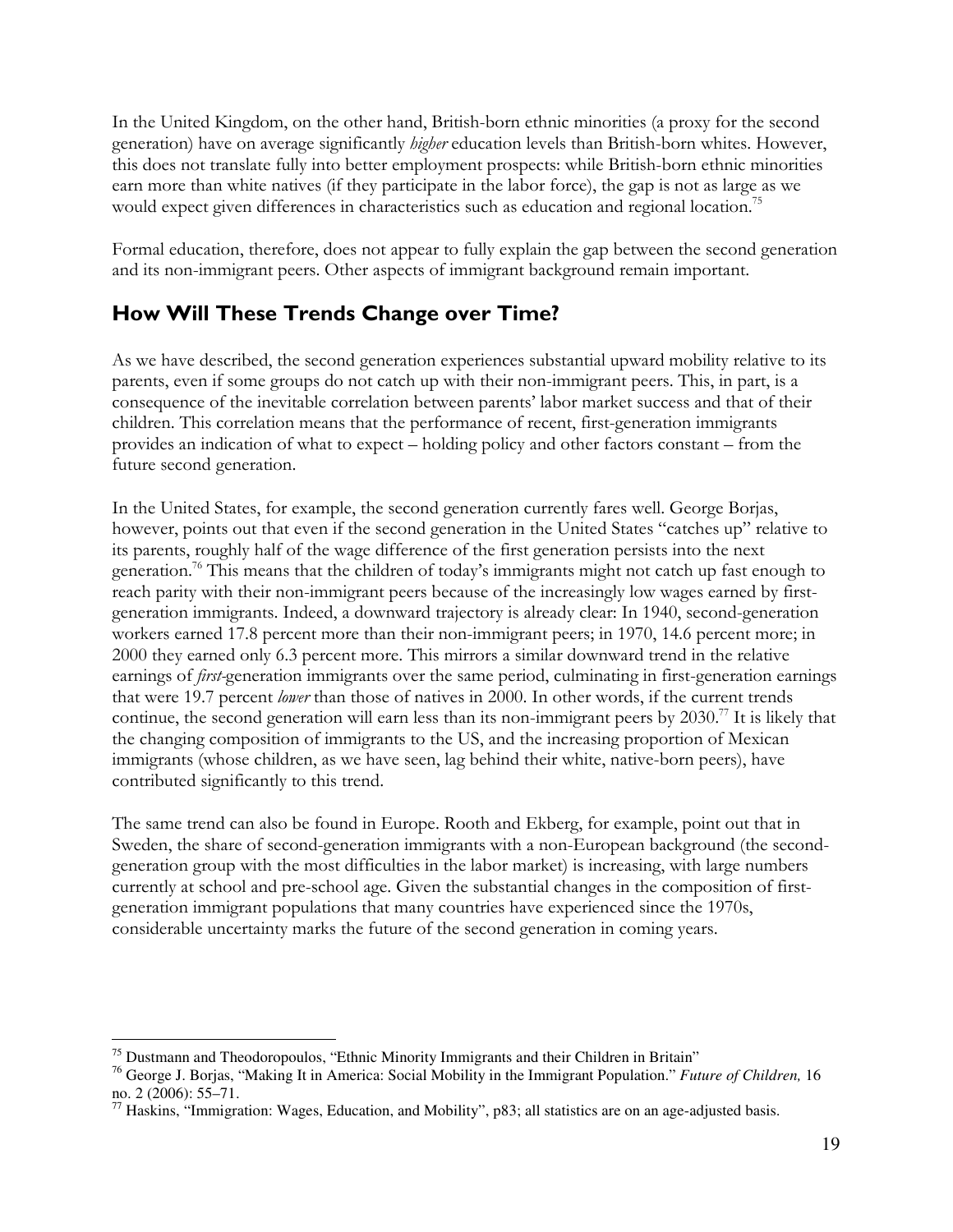## Policy Discussion

It is clear from the discussion of the determinants of mobility that some factors can be changed through government policy and some cannot. Some depend on wide-ranging factors such as macroeconomic policy or the provision of healthcare – matters that are clearly outside the scope of immigrant integration policy. But some factors *can* be changed. In this section we outline policies that could promote mobility, particularly among the second generation. These fall into three primary categories:

- Immigrant selection
- Legal residence rights
- Education and language development

A crucial point to remember throughout this discussion is that factors that improve outcomes for the first generation are likely to improve them for the second as well, especially in countries where there is a strong correlation between the outcomes of immigrant parents and their children.

### A. Immigrant-Selection Systems

One way to improve integration – and hence social mobility – is to select labor migrants more carefully, or to design the immigration system so as to create the right conditions for integration.

This can be done in a number of ways. First, requiring a job offer for incoming labor migrants (either by running an employer-led immigration system, or by making a job offer a condition in a points-based selection system)<sup>78</sup> can be a very effective means of avoiding high unemployment rates among recently arrived immigrants (it also serves as an important *selection* mechanism to identify immigrants with a good labor market "fit"). Second, countries including Australia and the United Kingdom have imposed requirements on labor migrants to demonstrate a certain level of language proficiency or to have their professional qualifications officially recognized before immigration. Third, the size of immigrant-entry categories can be adjusted to prioritize the immigrants who integrate best (although this approach requires good longitudinal data in order to identify such immigrants).

#### B. Legal Residence

 $\overline{a}$ 

Immigrants with legal status who are given a clear path towards citizenship are in a better position to integrate economically, as described earlier. Permanent visas also enable the upward mobility of immigrants' children. However, industrialized countries differ enormously in the extent to which they allow immigrants to transition from temporary to permanent status, or indeed gain permanent status immediately. Careful thought is necessary about temporary immigrants' options for permanent settlement.

 $^{78}$  For more information on hybrid, points-based and employer-driven selection systems, see Demetrios G. Papademetriou, Will Somerville and Hiroyuki Tanaka, "Hybrid immigrant selection systems: the next generation of economic migration schemes" Gutersloh: Verlag Bertelsmann Stiftung, 2009.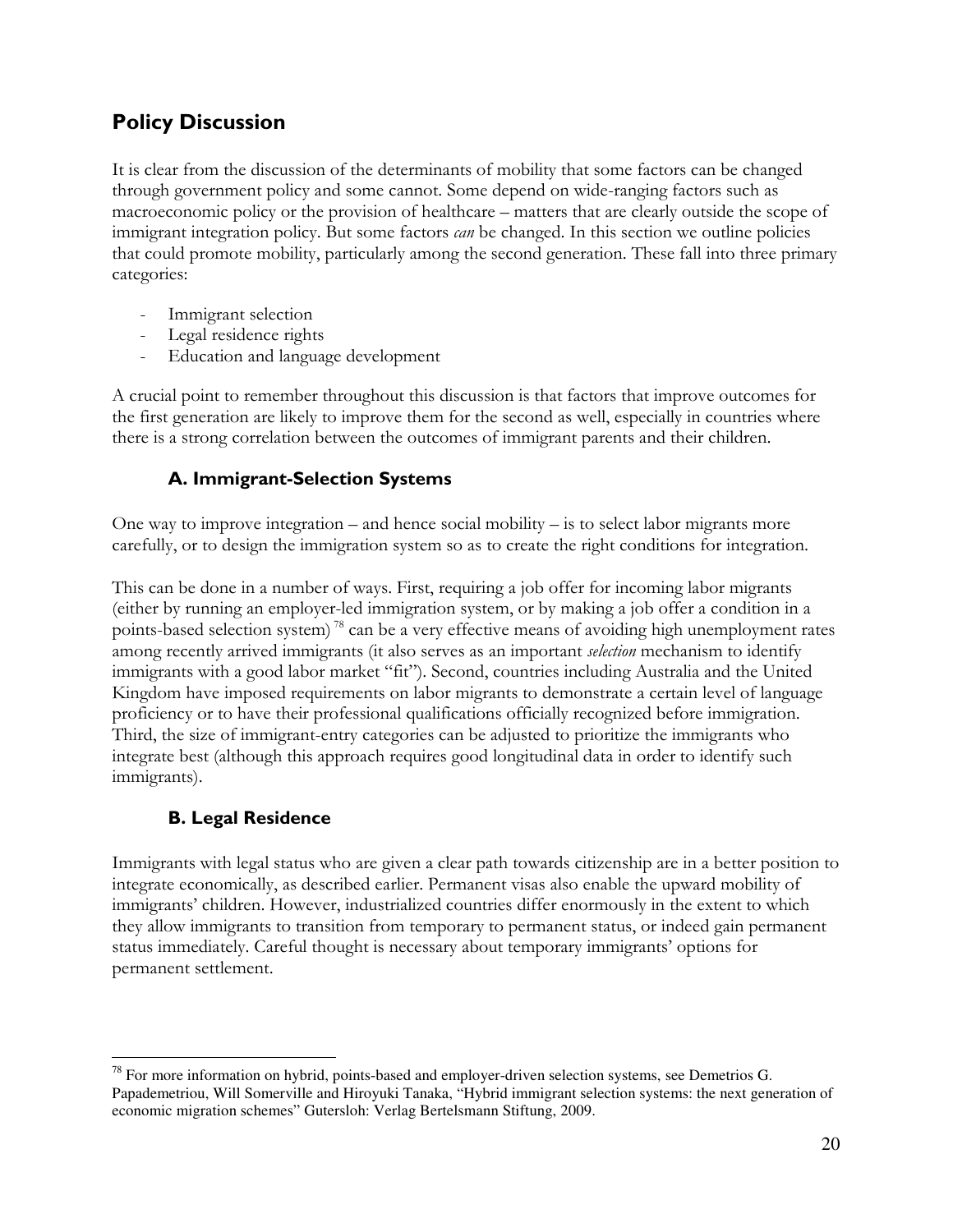The more vexed policy issue concerns illegally resident immigrants and their children, for whom the lack of legal status acts as a very strong barrier to social mobility.<sup>79</sup> As noted earlier, even children with host-country citizenship may suffer if their parents do not have a legal right to residence. The policy prescriptions associated with illegally resident immigrants are usually centered on deportation, regularization, or amnesty.<sup>80</sup>

### C. Education and Language Development

Policies to improve first-generation immigrants' economic integration include credential recognition policies; workforce development strategies to improve host-country skills and experience; workfocused language training; and the enforcement of labor standards, including the minimum wage.<sup>81</sup>

Here, however, we focus on policies to improve the social mobility of the children of immigrants – the second generation and foreign-born children with immigrant parents. Not only is there a strong moral argument for investing in the second generation in order to prevent enduring disadvantages across generations, but education-based policies also have great potential to be effective. Immigrants' children in many countries are predominantly young, due to the recent nature of largescale immigration. This means that educational interventions can be made early in life when they are thought to be most useful, and that investments have a long time-horizon to "pay off."

We should consider three primary policy areas: early education; school-age policy interventions and the transition to work; and language acquisition. The point at which interventions are most needed is likely to vary by country and by immigrant group. For example, while some immigrant groups may experience low college-going rates despite adequate high-school performance, language acquisition may be a more important problem for other groups.

First, the availability of early education – particularly center-based care – depends on complex factors well beyond the scope of immigrant integration policy. But families with an immigrant background may benefit from measures to increase support for bilingual children (including providing continuity between early education and primary school),<sup>82</sup> as well as outreach to immigrant parents in order to overcome their reticence in accessing services.<sup>83</sup>

Second, school-age education for second-generation children could be improved by allowing "second chances" to allow students with educational disadvantages to access additional schooling, or

 $\overline{a}$  $79$  The problem is particularly great in the United States, where five million children live with illegally resident parents; approximately two thirds are US citizens (Capps, Fix, Ost, Reardon-Anderson and Passel, *The Health and Well-Being of Young Children of Immigrants*; and Capps, Fix, Murray, Ost, Passel and Herwantoro, *The New Demography of America's Schools*.

<sup>80</sup> For a discussion of the regularization policy option, see Demetrios G. Papademetriou and Will Somerville, *Earned Amnesty: bringing illegal workers out of the shadows* (London: Centre Forum, 2008); Demetrios G. Papademetriou, "The "Regularization" Option in Managing Illegal Migration More Effectively: A Comparative Perspective" (Migration Policy Institute Task Force Policy Brief No. 4, September 2005).

<sup>81</sup> For more information on the integration of adult immigrants, see Michael Fix, ed., *Securing the Future: US Immigrant Integration Policy* (Washington, DC: Migration Policy Institute, 2007).

<sup>&</sup>lt;sup>82</sup> Paul Leseman, Accessibility of early childhood education and care provisions for low income and minority families (Paris: OECD, 2002).

<sup>83</sup> See Gary Craig, Sue Adamson, Nasreen Ali, Shehzad Ali, Lynn Atkins, Abena Dadze-Arthur, Charmaine Elliot, Sara McNamee and Bano Murtuja, *National Evaluation Report: Sure Start and Black and Minority Ethnic Populations*, (London: Department for Education and Skills, 2007).